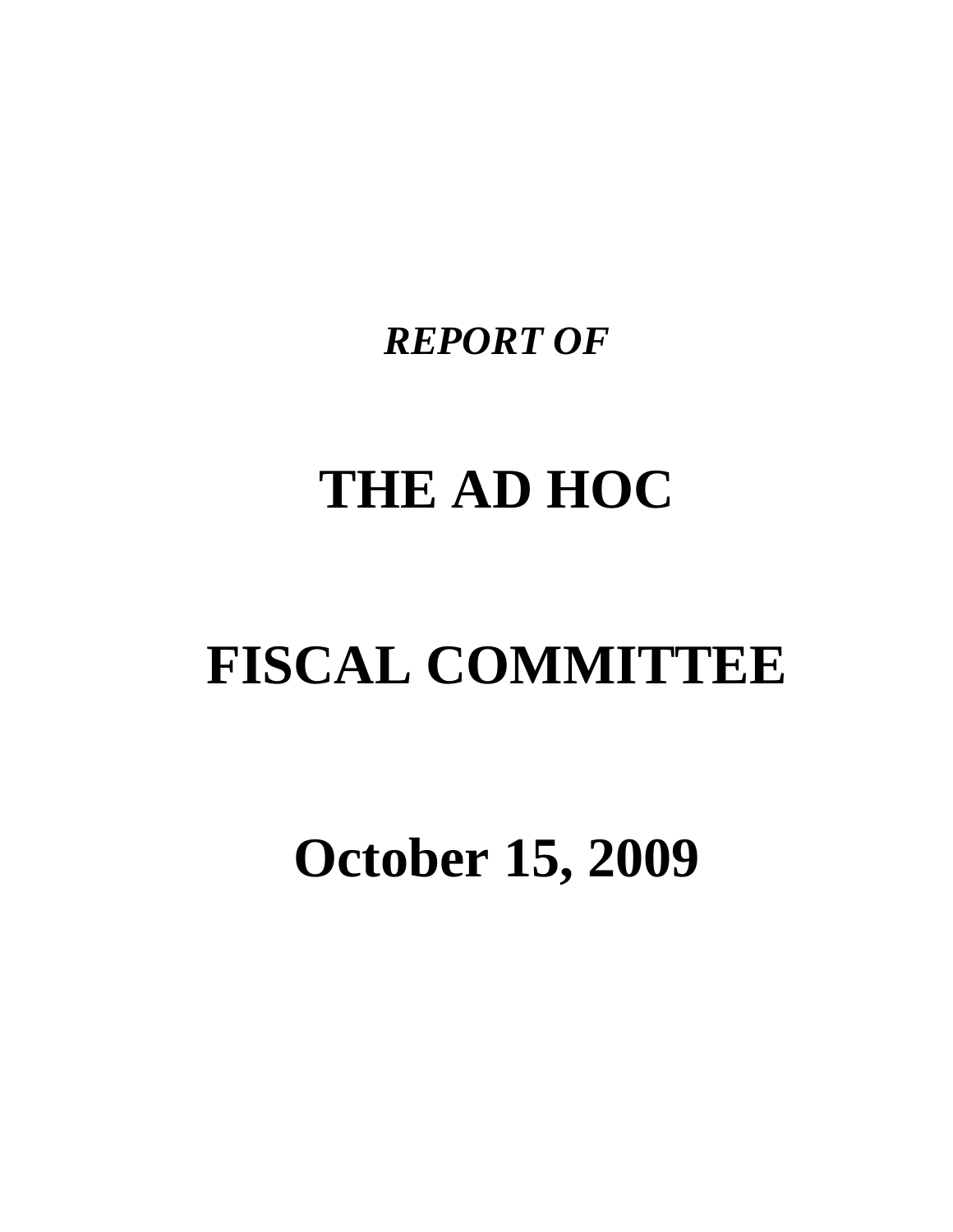#### **Background**

On April 15, 2009 the Board of Selectmen approved a plan to form an Ad Hoc Fiscal Committee (AHFC) to review certain aspects of the Town of Nantucket's fiscal situation. The opening two paragraphs of the convening document state the nature of the problem succinctly:

> *"The Municipal Budget for the Town of Nantucket faces a structural deficit. Revenue projections are insufficient to sustain the current levels of services provided by the Town and Schools on an ongoing basis. The costs of providing services are growing at a higher rate than the revenues necessary to provide services. The Municipal Budget's structural problem has been exacerbated by the national recession. Revenue growth, which was already insufficient to support current services, has slowed further.*

> *To address the immediate budgetary challenges that are a result of the national recession, as well as to address the Municipal Budget's structural deficit will require spending reductions, revenue increases or combination of both. As spending reductions may affect service delivery, and revenue increases may affect residents of the Town, the Board of Selectmen recommends the creation of an Ad Hoc Fiscal Committee."*

The AHFC was asked to review the factors contributing to the deficit and make recommendations in three specific areas:

- 1. Develop criteria for essential Town services
- 2. Recommend potential spending reductions and efficiencies
- 3. Recommend potential revenue increases

These three charges were divided into four elements; criteria for essential services, efficiencies in Town operations, spending reductions, and potential revenue increases. These four elements were used to develop a plan of action for the committee's work.

The Board of Selectmen created a committee designed to represent the broadest possible segments of the Nantucket population and included:

- 4 members of the public: 2 to be named by the Board of Selectmen and 2 to be named by the School Committee.
- 1 member of the Advisory Committee of Non-Voting Taxpayers
- 1 member of the Board of Selectmen
- 1 member of the School Committee
- 1 member of the Finance Committee
- $\blacksquare$  1 facilitator

In addition to the above, the Town Manager, Finance Director, and School Superintendent or their designees are ex officio non-voting members of the committee.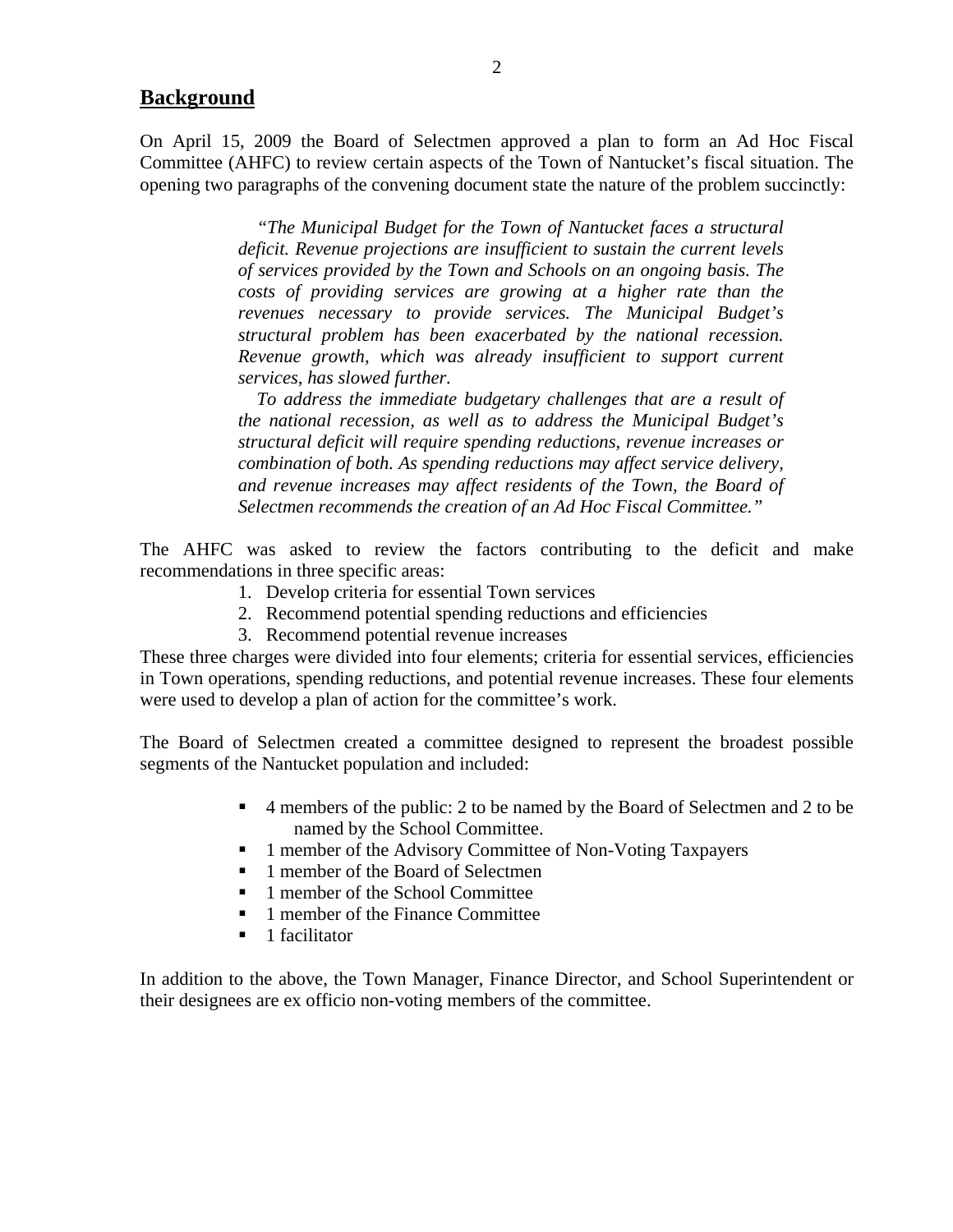Over the course of several weeks, the following individuals were appointed by the various designated bodies and constitute the AHFC:

 Mr. Joseph Aguiar, member of the public, appointed by School Committee, retired 9/1/09 Mr. Rick Atherton, Board of Selectmen Ms. Jenny Garneau, School Committee Mr. Greg Keltz, member of the public, appointed by Board of Selectmen Ms Holly McGowan, member of the public, appointed by School Committee on 9/1/09 Mr. Neil Paterson, member of the public, appointed by the Board of Selectmen Dr. Janet Schulte, appointed by the School Committee Mr. Justin Strauss, appointed by the Advisory Committee of Non-Voting Taxpayers Mr. John Tiffany, Finance Committee Mr. Dual Macintyre, facilitator

 Ms C. Elizabeth Gibson, Town Manager, ex officio Dr. Robert Pellicone, School Superintendent, ex officio Ms Connie Voges, Finance Director, ex officio

In addition, the following Town employees provided direct and continuing support for the committee:

 Mr. Craig Abernathy Ms Irene Larivee Ms Erika Mooney Mr. Malachy Rice

#### **Plan of Action**

In order to help the committee function as smoothly and efficiently as possible, the following plan of action was developed and presented at the first committee meeting:

| <b>Day</b> | Date         | Focus                                          |
|------------|--------------|------------------------------------------------|
| Wednesday  | May 20       | <b>Overview of Municipal Budget</b>            |
| Wednesday  | June 3       | Criteria for Essential Services                |
| Wednesday  | June 17      | Criteria for Essential Service                 |
| Wednesday  | June 24      | Draft: Criteria for Essential Services section |
| Wednesday  | July 1       | Efficiencies                                   |
| Wednesday  | July 15      | Efficiencies                                   |
| Wednesday  | July 22      | Draft: Efficiencies section                    |
| Wednesday  | August 5     | <b>Spending Reductions</b>                     |
| Wednesday  | August 19    | <b>Spending Reductions</b>                     |
| Wednesday  | August 26    | Draft: Spending Reductions section             |
| Wednesday  | September 2  | <b>Revenue Increases</b>                       |
| Wednesday  | September 16 | <b>Revenue Increases</b>                       |
| Wednesday  | September 23 | Draft: Revenue Increases section               |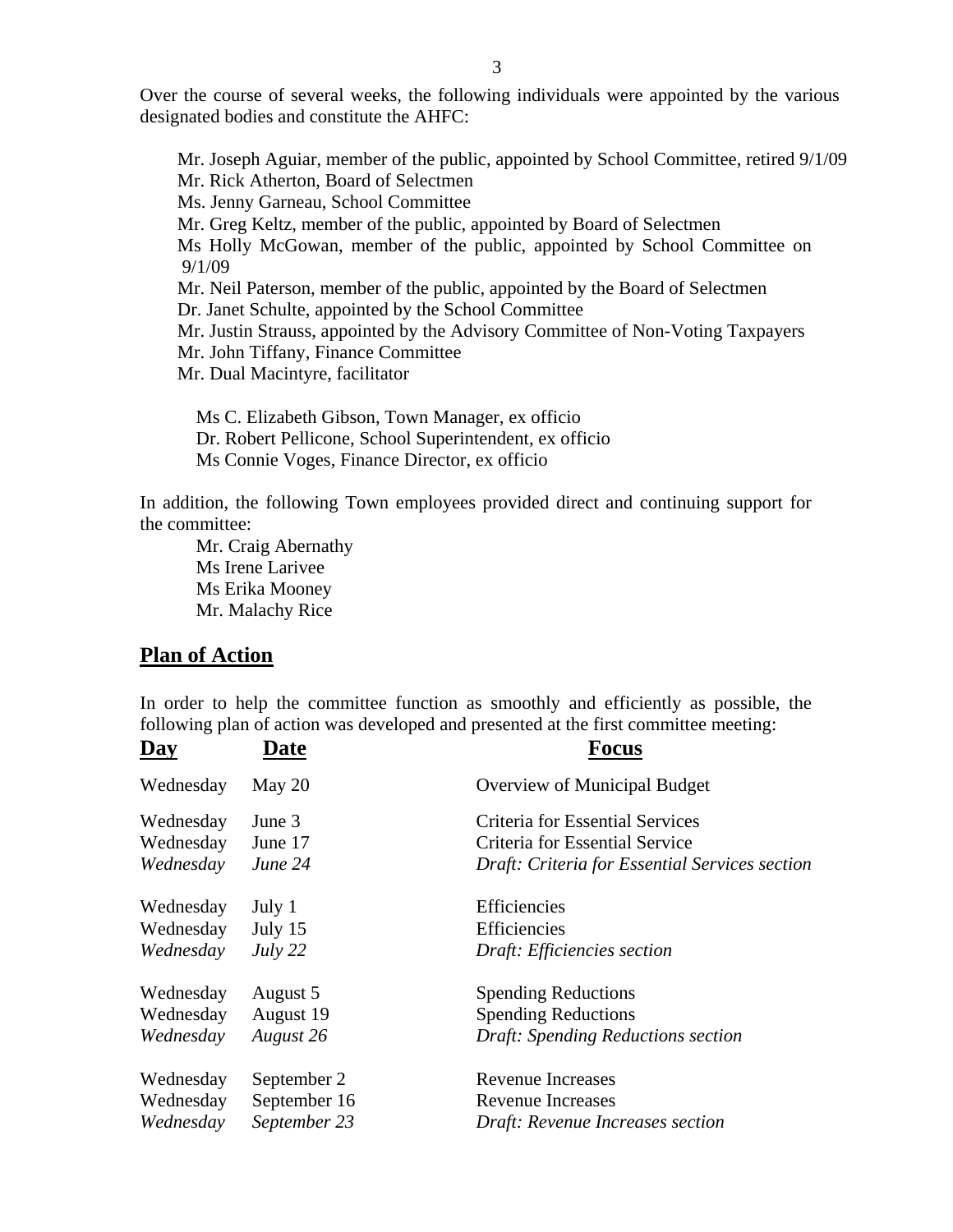| Day       | <b>Date</b>  | <b>Focus</b>                                  |
|-----------|--------------|-----------------------------------------------|
| Wednesday | September 23 | Review draft report                           |
| Tuesday   | September 29 | Review draft report with Town employees       |
| Thursday  | October 1    | <b>Public Forum</b>                           |
| Wednesday | October 7    | Committee review and adoption of final report |
| Wednesday | October 14   | Presentation of report to B.O.S.              |

In addition to the above plan, it was agreed to provide information by email so that those who could not attend a particular meeting were kept up-to-date on the committee's activities. All deliberations and votes were conducted in public meetings. The committee also agreed to have a conference call bridge for every meeting so that anyone who could not attend in person could participate by telephone. A draft agenda was circulated before every meeting and then amended and approved as the first order of business at each meeting. Draft minutes were also circulated by email for review and then approved at each of the subsequent meetings. All documents relating to the work of the committee were posted on the Town website http://www.nantucket-ma.gov/, and a portion of each meeting was reserved for public comment. At each meeting, committee members were asked to undertake various research tasks, "homework", and report their findings at the next meeting. A draft report was prepared at the end of each of the four elements of the committee's charge so that ample time would be available for revisions and preparation of the final report would be expedited.

#### **A. Criteria for Essential Services**

The committee spent most of the first meeting, on May 20, 2009, receiving an overview of the current Municipal Budget, discussing and agreeing on the plan of action and discussing the research needed for this first element of the charge. [Please see Appendix A for the agenda and minutes of each meeting] The second and third meetings, on June  $3<sup>rd</sup>$  and June  $17<sup>th</sup>$ , were devoted to discussing the results of research into how other communities defined "essential services" and to developing our own draft criteria.

Once the committee had completed the list of criteria for essential services, we conducted an exercise in which each member applied the criteria to a representative list of Town functions. The exercise had several objectives: to test whether the criteria were "workable" as determined by a reasonable congruence of responses; to highlight any of the selected Town functions that need better definition; and to gain practical experience using the list. The results were tabulated and showed that there was 100% agreement on 14% of the functions tested and 90% agreement on 19% more functions for a combined congruence of 33% on the functions tested, which led to the general conclusion that the criteria were workable. However, the exercise also demonstrated that the ground rules for the application of the criteria need to be defined clearly. In the following paragraphs, we will discuss some of the committee's observations.

First, the criteria are only one of the tools that should be used in the budgeting process. Other priorities can and should be taken into consideration before a final decision is made to eliminate or reduce a service defined as non-essential by the criteria. The actual cost to perform a function, or be saved by its elimination, should be factored in to any final decision during the budget process. The dynamic of balancing services against funds is constantly changing. When there are insufficient revenues available to meet expenses, some services must be cut or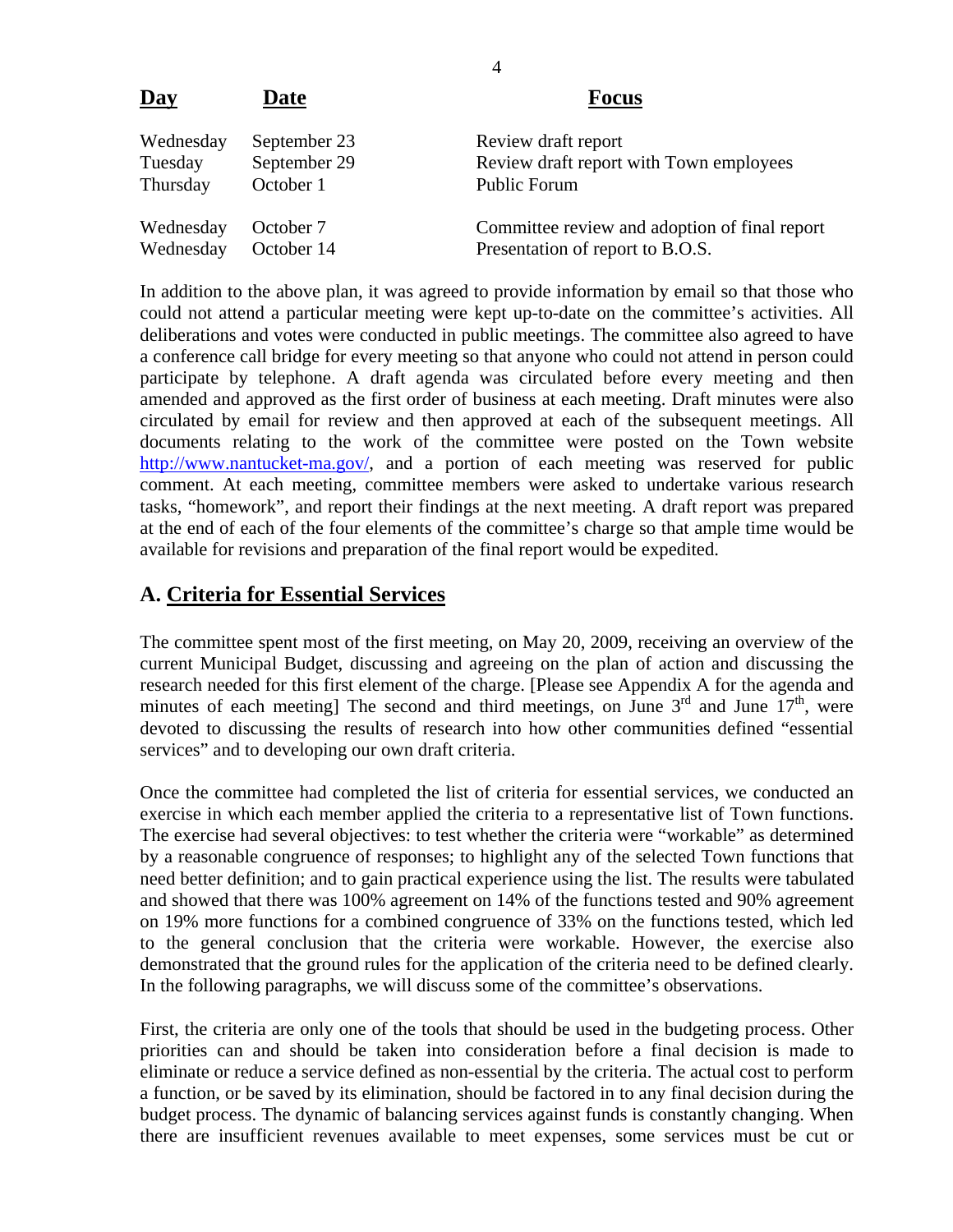reduced or additional revenue sources must be found. But when ample funds are available, some services are added that, over time, become accepted and expected and are viewed by many as "essential". The application of these criteria should help to redefine the boundaries between essential and non-essential. As the committee considered balancing municipal services against their costs, we developed a simple graph to illustrate the progression from essential services to superfluous services. The graph we used is contained in Appendix B.

Second, the time period for the application of the criteria must be specified. If the time period is one year, for example, many services might be classified as non-essential that would be deemed essential if the period is five years. Maintenance of buildings or machinery is a good example. Maintenance could be reduced or eliminated for a short time period – perhaps one year – but the cumulative effect of eliminating that function could, in the long term, be more expensive than the on-going maintenance itself.

Third, the functions to be evaluated must be clearly defined so that all evaluators understand what is described. The functions themselves need to be divided into small groups of discrete and similar activities. For example, "tree maintenance" might be sub-divided into "routine tree trimming and treatment" and "removal of storm debris". The former might be defined as nonessential, while the latter might be considered essential. Also, those functions that are mandated by federal, state or local laws or are governed by contracts should be so identified.

Fourth, the application of the criteria needs to be monitored to insure that the evaluator is using the criteria as the standard, not his or her own opinions. We recommend having the list of criteria and the list of services being evaluated next to each other during the process. Further, each evaluator should be prepared to describe, in a peer-group discussion, what criteria that person used to place a service in the essential category and why.

The following is the committee's recommendation for criteria for essential services on Nantucket and should be used with due consideration of the above observations:

#### *An essential service provides a direct, broad-based benefit to the Nantucket community and includes one or more of the following:*

- ¾ *Is required by federal, state or local mandates.*
- ¾ *Can only be provided by local government.*
- ¾ *Can most efficiently be provided by local government, recognizing the unique geographic limitations of Nantucket.*
- ¾ *Does not duplicate services provided by other governmental agencies or the private sector.*
- ¾ *Provides a service without which it is impossible to govern.*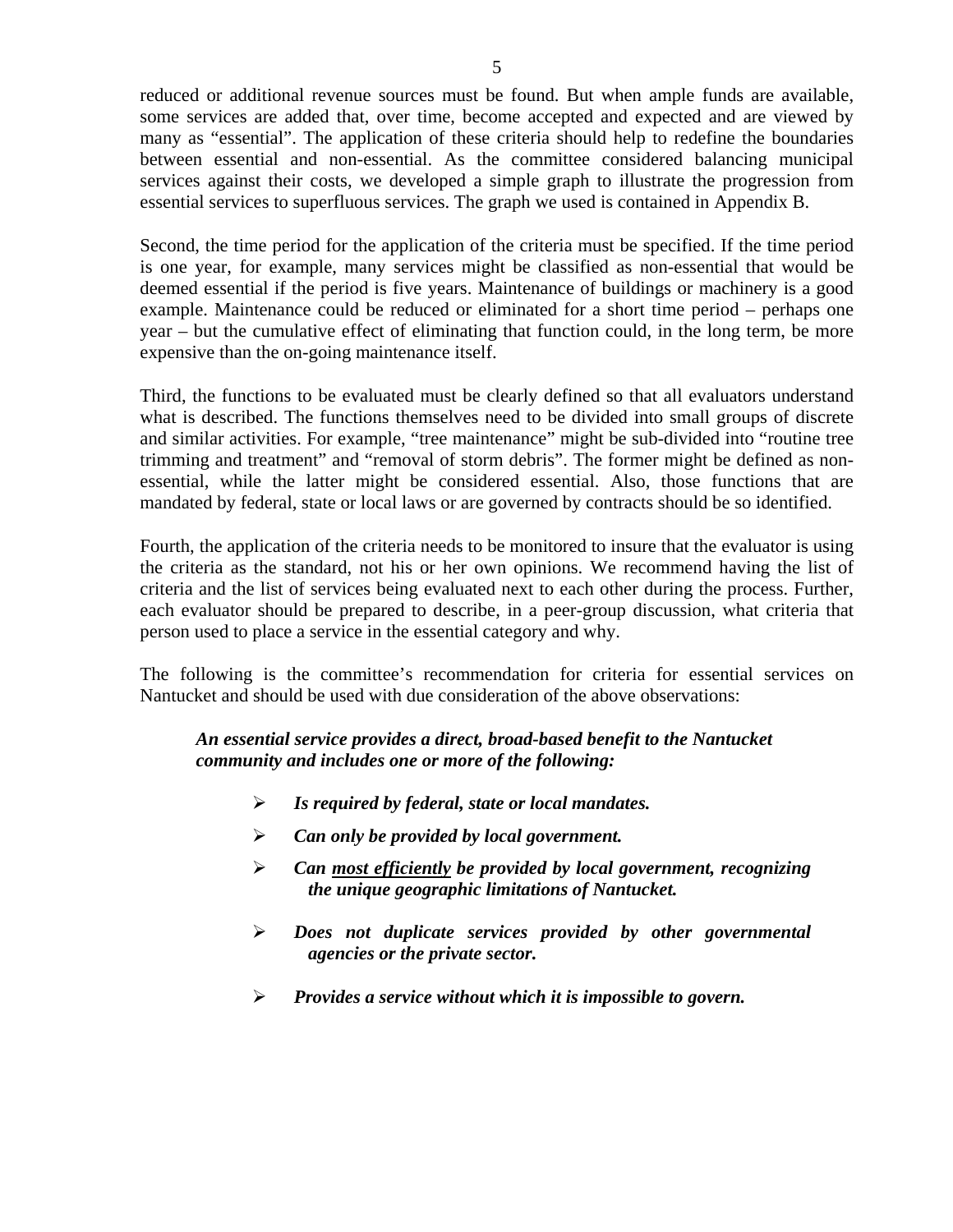#### **B. Potential Efficiencies in Current Operations**

The committee spent the next two sessions, July  $1<sup>st</sup>$  and July  $15<sup>th</sup>$ , discussing potential efficiencies in the current Town operations. It should be noted at the outset that it was difficult, on many occasions, to distinguish between"efficiency" and a "cost reduction" and our discussions frequently moved from one area to the other. Nevertheless, our initial discussions centered on the loose amalgam of recommendations called "best management practices" and "general efficiencies". The former includes, for example, establishing management by objectives for each department and right-sizing the organization. Under general efficiencies, we developed a long list of departments or functions that should be examined as candidates for consolidation or outsourcing. In addition, we developed a shorter list of functions that could be candidates for sub-contracting to non-profits or other non-government organizations. As the discussions matured, we added a third general category, "specific efficiencies", that included such items as; establish a municipal gas station and create minimum and maximum salary and wage scales.

During the course of our work, it became clear that the main purpose of a municipality is to provide services and those services are provided by employees. As a general rule, 80% of the Town's budget relates to salaries and benefits of its employees and, to impact the structural deficit noted above, employment costs must be reduced or taxes must be raised to cover the level of costs. While the focus properly should be on increasing the efficiency of operations, cutting costs, and increasing revenues, ultimately the choice will come down to reducing services and the personnel who provide them, and/or raising taxes to cover the costs of those services. Because employee costs are such a large portion of the budget, our recommendation regarding them has been repeated in the three categories to which it applies: short-term efficiencies; long-term efficiencies; and cost reductions.

We again made several observations about the process and our recommendations as they developed. First we learned that several of the recommendations are in the process of being implemented by Town departments. While this is commendable, constant vigilance is needed to insure that the practices are both understood and followed over a long period of time.

Second, we observed that many suggested efficiencies have costs associated with their implementation which, in difficult budget times, may be hard to come by. For example, one efficiency that was suggested is to establish a municipal gas station. While a municipal station certainly would allow for more efficient monitoring of fuel use and savings from bulk purchases of fuel, the up-front cost of the operation could be considerable.

Finally, we concluded that we should prioritize our list of suggested efficiencies so that the Town's limited resources could concentrate on those top recommendations. We divided our priorities into two groups: 6 efficiencies that, if implemented before June 2010, will have the greatest impact on the Town during FY 2011 (July 2010-June 2011)**;** and 4 efficiencies that, in the longer term, will have the greatest impact on the Town's operation over the next 10 years. The following is our recommended list: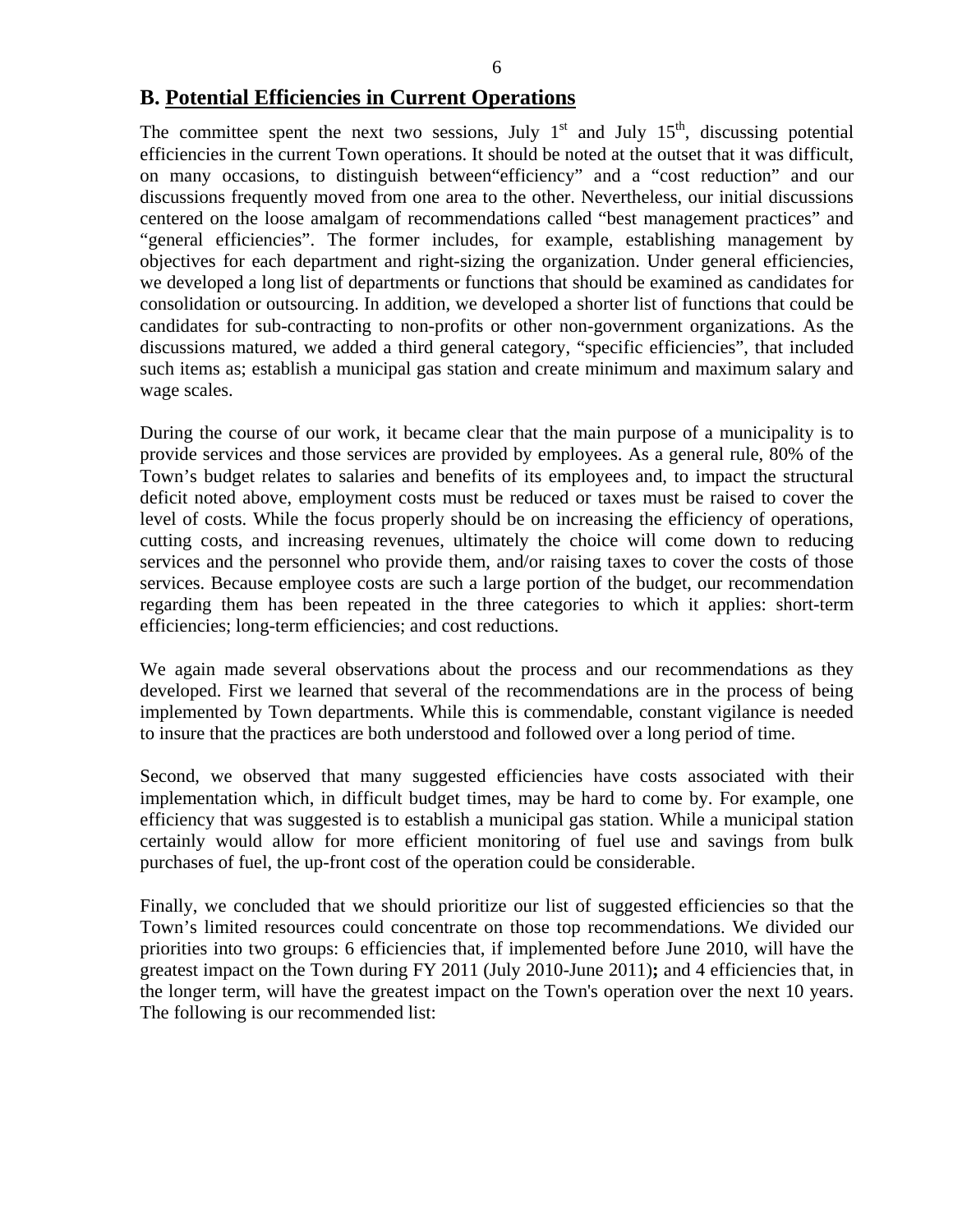- **1. 6 Efficiencies with Identified Potential Impacts if Implemented for FY 2011** *(With relevant comments from committee members)*
	- ¾ **Renegotiate employment contracts for all municipal employees, including salaries and health care benefits.**
	- ¾ **Examine outsourcing Town mowing, trash pick-up, snow-plowing, road maintenance.** *(Most of the road maintenance is outsourced currently.)*
	- ¾ **Examine the consolidation of Park & Recreation, Community School and Community pool.**
	- ¾ **Examine alternatives for obtaining legal services.**
	- ¾ **Examine reducing kindergarten to half days.**
	- ¾ **Examine options for possible restructuring of Visitors Services and the Chamber of Commerce.**
- **2. 4 Efficiencies with the Greatest Long-Term Impact**
	- ¾ **Renegotiate employment contracts for all municipal employees, including salaries and health care benefits.**
	- ¾ **Renegotiate Waste Options contract.**
	- ¾ **Examine alternatives to Town's operation of Our Island Home.**
	- ¾ **Establish Management by Objectives for each Town department.**  *(This is a management issue)*

It may be useful in the future to know all the efficiencies considered by the committee as it developed the above list. Therefore, we have included in Appendix C a complete list of all the efficiencies we considered.

# **C. Potential Cost/Spending Reductions**

On August  $5<sup>th</sup>$  and August  $19<sup>th</sup>$  the committee turned its attention to the next section of our charge; potential cost/spending reductions. The better part of both meetings was spent developing and refining a list of potential reductions. In addition to ideas from committee members, we also reviewed a list of cost-saving suggestions from Town employees. These suggestions were submitted during the latter part of 2008 and were intended for the FY 2010 budget. The committee included a number of these suggestions in our list and we have included the employee list, with our comments, as Appendix D. It should be noted that there were many employees who submitted similar suggestions, which were grouped together to avoid repetition, and several that fell into the "improved efficiencies" or "revenue generation"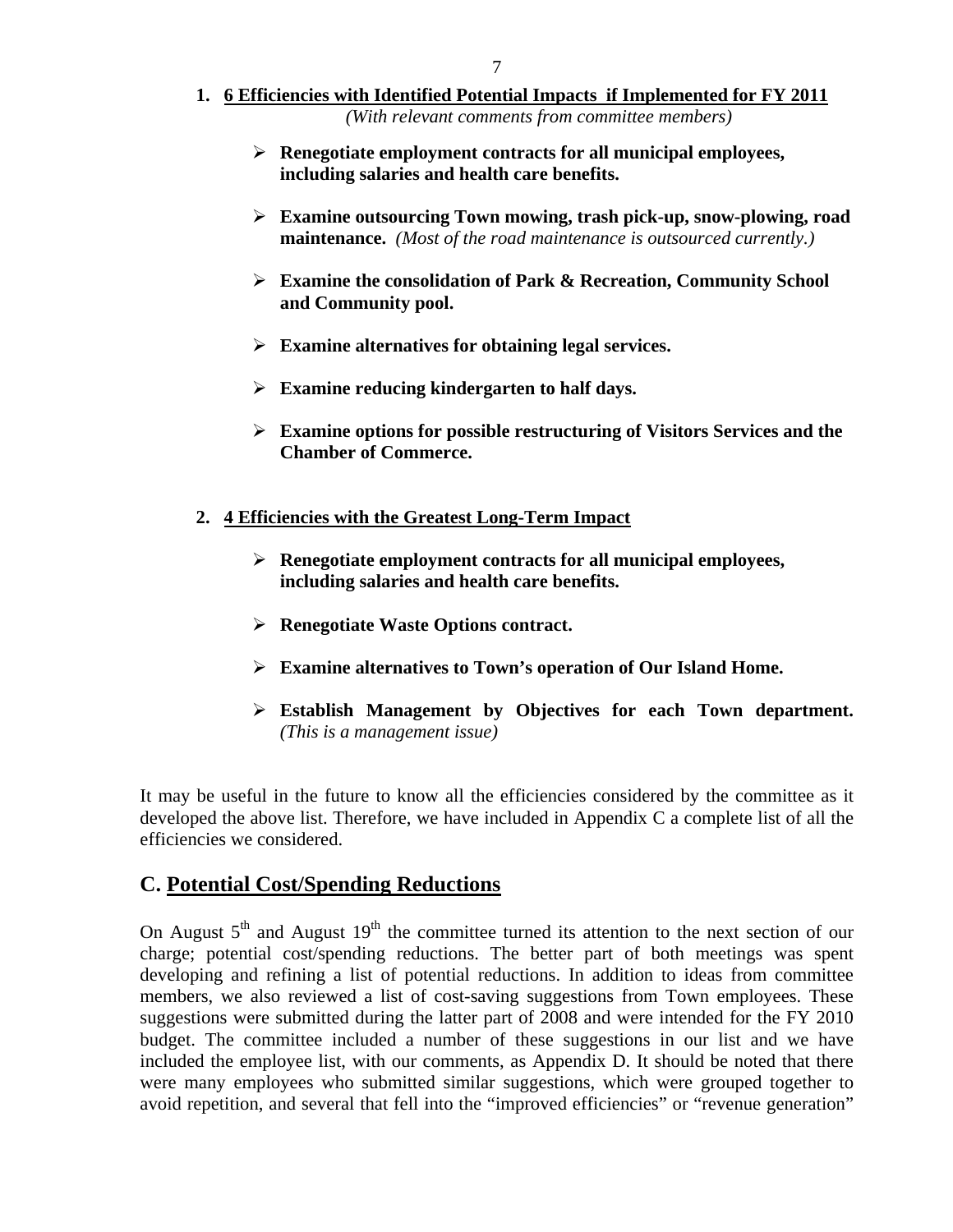categories. These latter ideas were incorporated into the committee's recommendations in those sections.

After the August  $5<sup>th</sup>$  meeting, the committee undertook a financial exercise designed to force the prioritization of some of the suggested changes in a simulated situation. This exercise followed the general form of a military simulation, or "war game", but without umpires or the use of any actual financial data. The purpose was to place the committee members, who have very diverse backgrounds, in a decision-making situation where they would have to balance a fictitious Town budget using both general cost reductions and personnel reductions. Among other things, this exercise demonstrated that major budget shortfalls may require force reductions. It must be emphasized again that this was a *simulated* exercise, using fictitious data, designed to broaden the experience of the committee members. It had no connection with the actual circumstances of the Town. The exercise problem is contained in Appendix E only to insure that documentation of this committee's work is complete.

The following are the potential cost reductions that the committee recommends be examined by the Town administration. These suggestions have been placed into two groups: higher priority and lower priority. In the first category, we placed those items that would appear to have a large financial impact or had strong support among committee members. The second category contains those items that would appear to have a smaller financial impact, are already being implemented, or did not receive strong support from committee members. It is well to remember that these recommendations are made without a detailed knowledge of the actual financial data associated with each item. Without such data, we can only recommend that the items be examined by the Town administration, as intelligent decisions can only be made with full knowledge of the actual and forecasted data. There were other cost reduction ideas examined by the committee which were, for various reasons, not included in our final list. These items are listed in Appendix F.

#### **1. Higher Priority Potential Cost Reductions**

- ¾ **Renegotiate employment contracts for all municipal employees, including salaries and health care benefits.**
- ¾ **Examine alternatives to Town's operation of Our Island Home.**
- ¾ **Examine and reduce legal costs.**
- ¾ **Examine alternatives to Town's operation of the Adult Community Daycare Center.**
- ¾ **Examine reducing kindergarten to half days.**
- ¾ **Examine furloughs, lay-offs, and wage and hiring freezes.**
- ¾ **Increase ratio of pupils-to-teachers in schools.**
- ¾ **Reduce C.P.C. tax surcharge and appropriation by \$500,000.**
- ¾ **Examine broad spectrum of Human Services activities and consolidate, where possible.**
- ¾ **Size each department to the minimum workload level; handle greater workloads with overtime, cross-trained employees, or contract workers.**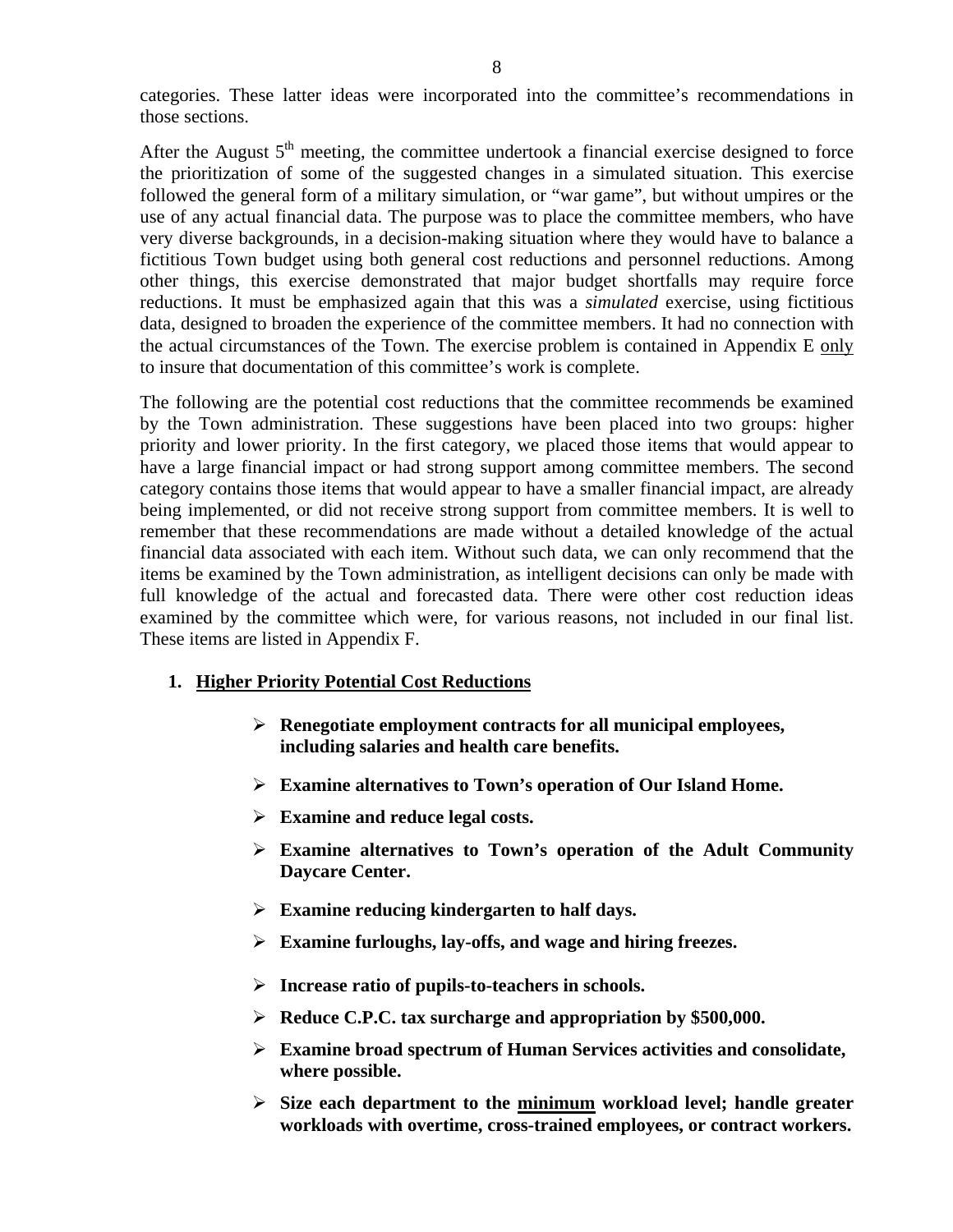#### **2. Lower Priority Potential Cost Reductions**

- ¾ **Charge patients for Med-Flight support.**
- ¾ **Outsource buildings and ground maintenance at schools.**
- ¾ **Hire consultants only where unique expertise is needed.**
- ¾ **Move Annual Town Meeting to a single day Saturday.**
- ¾ **Examine vendor contracts for phones, copiers, etc.**
- ¾ **Combine Town elections with nationwide elections.**
- ¾ **Examine shellfish propagation for possible private funding.**
- ¾ **Reduce and/or revise the number of classes taught in the High School for each subject.**

#### **D. Potential Revenue Increases**

On September  $2<sup>nd</sup>$  and  $16<sup>th</sup>$ , the committee addressed its final charge; recommendations to potentially increase revenue to the Town. Early in our discussions of potential revenue increases, the question of an "override" came up. While it is always possible to close a budget gap using an "override", if voter support for one is present, it is useful to understand the background behind the limit on tax revenue and the mechanisms to override those limits.

Proposition 2  $\frac{1}{2}$  ("Prop 2.5") was enacted in Massachusetts over 25 years ago. Prop 2.5 operates as a limit to total  $\frac{\text{tax revenue}}{\text{a}} - \text{it allows a } 2.5\%$  increase of tax revenue each year, plus an amount for taxes on new property added to the tax roll (new growth). Additional increases to tax revenue must be approved by the voters of the Town in an override vote, by ballot election. There are 3 types of override vote: 1) a general operating override, which is a permanent increase to the allowable tax revenue, 2) a capital override, which is a 1 year increase for capital expenditures, or 3) a debt service override, which authorizes raising taxes sufficient to pay principal and interest each year on borrowed funds. Prop 2.5 also established a maximum rate of \$25.00 per \$1,000 of assessed value. The Town of Nantucket's residential rate for 2009 was \$2.76 per \$1,000 of assessed value. The tax revenue limitation results in a formula whereby the tax rate decreases as the assessed value of the Town increases. In turn, as the tax rate decreases, it reduces the tax revenue allowable from new growth.

It was discovered early in this part of the process that many of the suggestions would require either changes to existing legislation or new legislation before they can be implemented. Therefore we have grouped our recommendations into those requiring legislation and those that do not. In addition, there were many items considered by the committee that were not included in the recommendations listed below. Those items were not included because, in most cases, they have already been done or the potential revenue would be quite small. Those items are listed in Appendix G.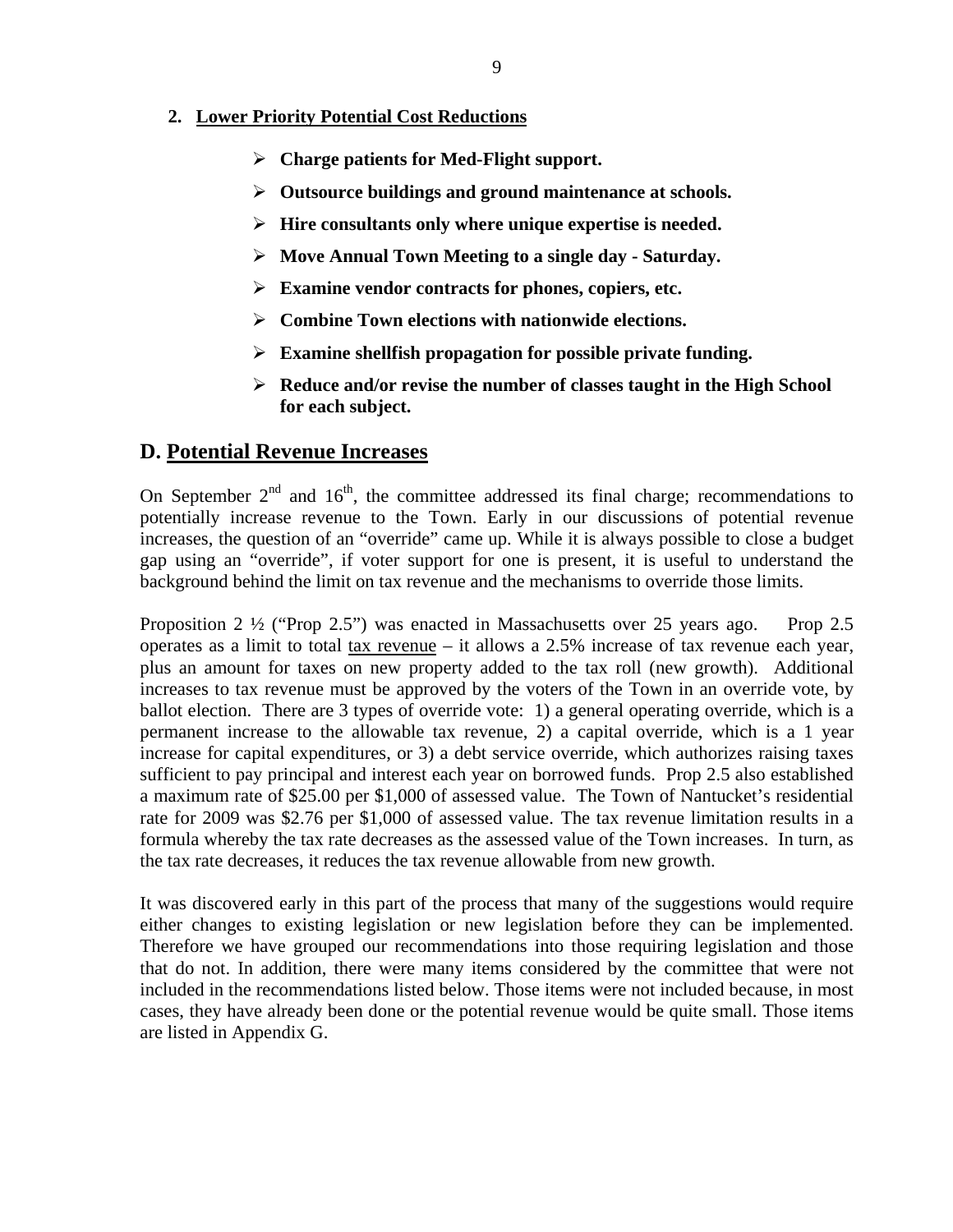#### **1. General Court Legislation Not Needed**

- ¾ **Approve a local meal tax of 0.075% (Art. 7 @ STM)**
- ¾ **Amend local room occupancy excise tax (Art. 8 @ STM)**
- ¾ **Institute seasonal paid parking at Town lots and Surfside, Jetties and Children's beaches.**
- ¾ **Reduce Community Preservation Act tax surcharge amount, raise local taxes a commensurate amount, so that the effect is revenue-neutral to taxpayers. An alternative would be to redirect funds to Town capital budget.**
- ¾ **Examine user fees for: landfill use; street closings; use of Town facilities, property, playing fields and programs.**
- ¾ **Review all Town-issued permits and institute charges for issuance; simplify the process.**
- ¾ **Use wind-powered turbines and/or solar voltaic cells to reduce municipal energy costs and to sell excess municipal power (Federal/state grants may be available)**
- ¾ **Increase fees for Adult Community Day Care participants to cover all costs.**
- ¾ **Increase assessments to enterprise funds, where possible.**
- **2. General Court Legislation Needed**
	- ¾ **Submit legislation to require stickers on all cars on island. When approved, institute annual fees, with high fines for non-compliance.**
	- ¾ **Submit legislation to institute/increase impact fees for developers.**
	- ¾ **Examine rental car medallion fees.**
	- ¾ **Submit legislation to increase boat excise tax.**
	- ¾ **Submit legislation to extend the room occupancy tax to seasonal home rentals.**

#### **Final Comments**

The committee held two sessions to present the draft report to the public. The first, on Tuesday, September  $29<sup>th</sup>$ , was for the employees of the Town. The second, on Thursday, October  $1<sup>st</sup>$ , was for the general public. There were many useful and pertinent comments made at these meetings which the committee took under consideration before adopting its final report. Although no minutes were recorded at these meeting, the general "themes" of the comments were recorded and are contained in Appendix H.

This committee was asked to take an independent look at the fiscal situation of the Town and make recommendations for possible changes. We were asked to do this at a high level; "10,000 feet" became our buzz word, so that we would not conflict with or impinge on the responsibilities of the Finance Committee, the School Committee, Town administration, or the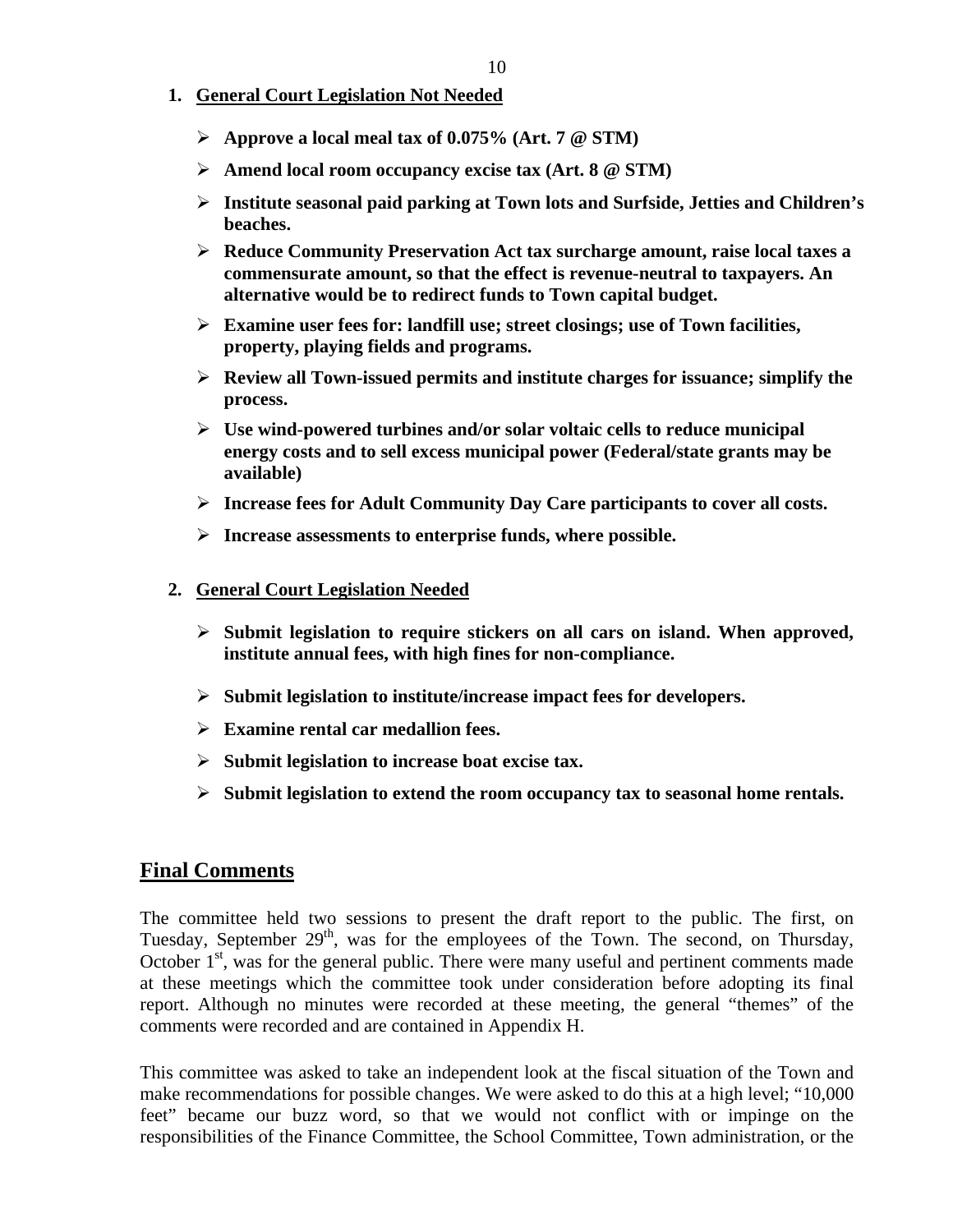Board of Selectmen, whose job it is to deal with fiscal issues at the ground level. Our committee was composed of people with a broad spectrum of experience, deliberately so, in order to give us diverse views on items we considered. We are also a true ad hoc committee because we will dissolve after delivering our final report to the Board of Selectmen.

So what happens after we deliver our report? It is clear to the committee that a great deal more effort must be directed toward the possibilities contained in this report before they can be implemented. Once the detailed analysis has been done, then the recommendations *and the alternatives* must be presented clearly to the citizens so that the voters can make informed choices.

Our hope is that the Town administration will act on some or all of our recommendations and that those efforts will be encouraged and advocated by the Finance Committee, the School Committee and the Board of Selectmen. One fact became crystal clear to the committee during our tenure: the Town has a structural deficit now and for the foreseeable future. We are in a crisis – the projected deficit for the next fiscal year is \$4.6 Million at this date – and it will not go away or be solved by some accounting sleight-of-hand. And the crisis will continue into the future until changes are made. Doing nothing is not an option. Actions must be taken, up to and including force reductions and/or an operating override, in order to balance next year's budget. Hard choices will have to be made in the next few months by the Finance Committee, the School Committee, Town administration, the Board of Selectmen and the voters. Those choices will not be pleasant and many people may be hurt, but the decisions must be made.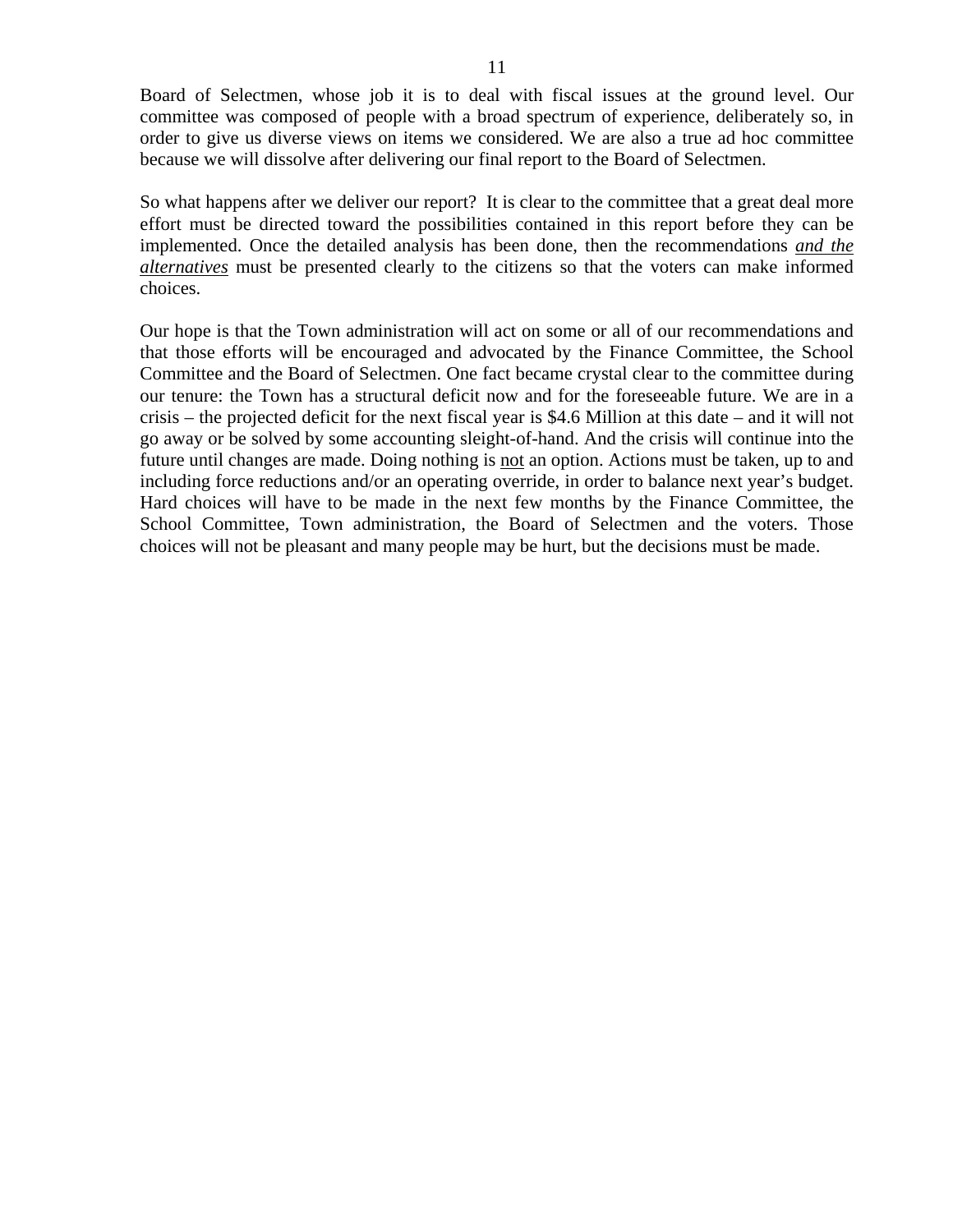# **APPENDIX A**

# **Approved Agenda and Minutes from Committee Meetings**

*(Agenda and minutes to be added to final, approved report)*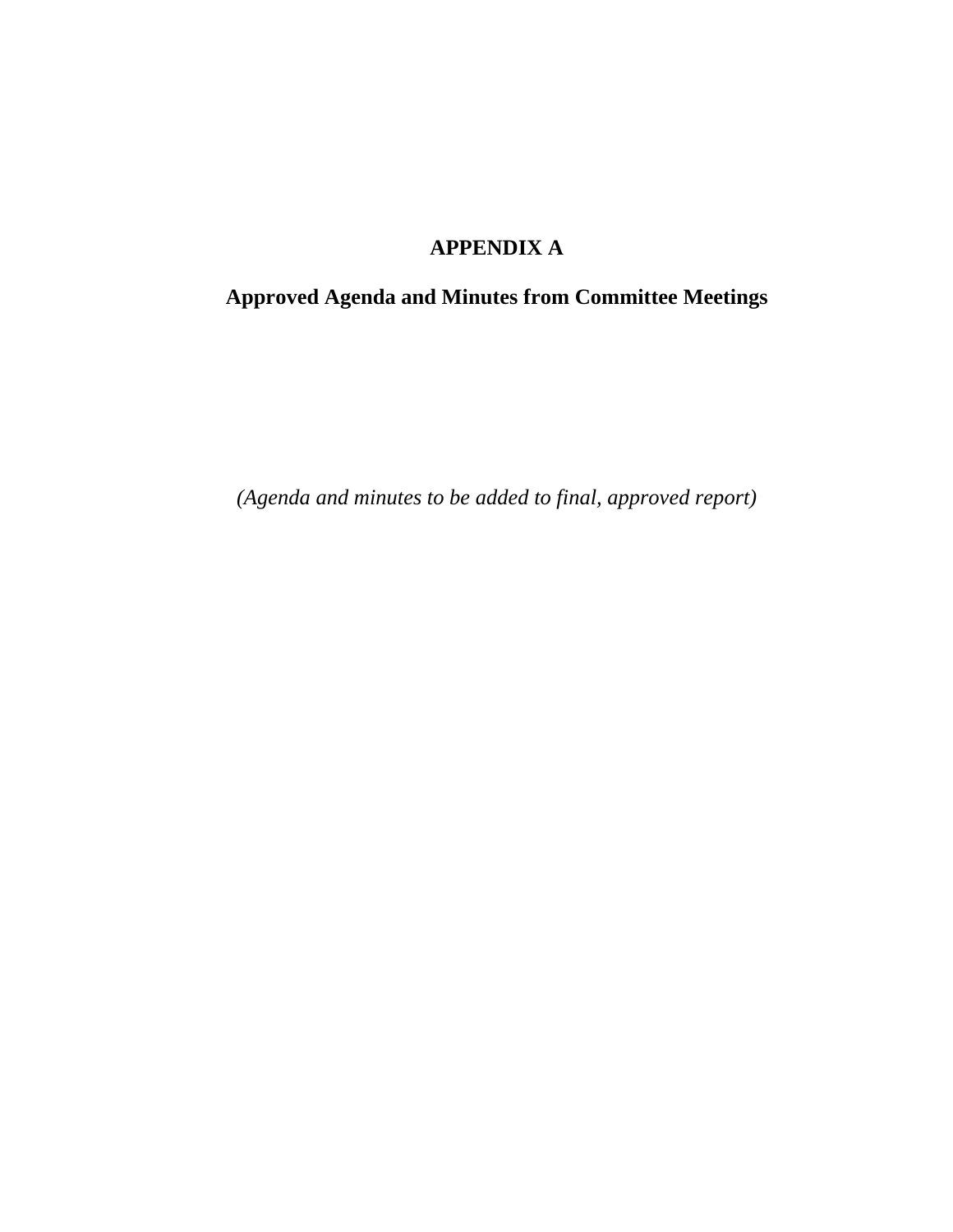# **Appendix B**

# **Cost vs Services Continuum**

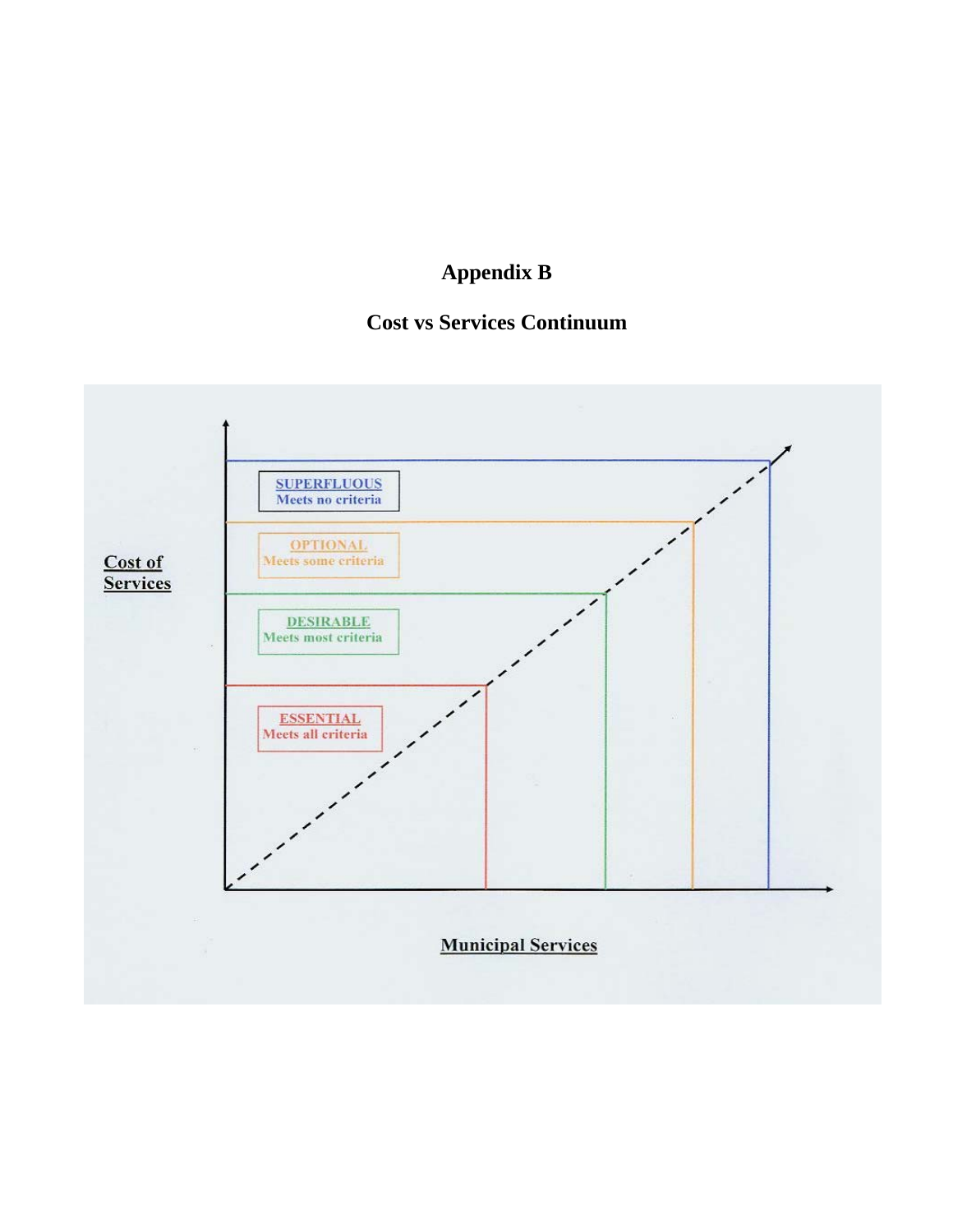# **Appendix C**

|                                                                         | $\#$           |                                                                                                                                                                                                                                                                                                                                                                                                                                                                                                                                                                                                                                                                                                                                                                                                                                                                                                                                                                                             |  |
|-------------------------------------------------------------------------|----------------|---------------------------------------------------------------------------------------------------------------------------------------------------------------------------------------------------------------------------------------------------------------------------------------------------------------------------------------------------------------------------------------------------------------------------------------------------------------------------------------------------------------------------------------------------------------------------------------------------------------------------------------------------------------------------------------------------------------------------------------------------------------------------------------------------------------------------------------------------------------------------------------------------------------------------------------------------------------------------------------------|--|
| <b>Potential Efficiencies</b>                                           | <b>Votes</b>   | <b>Committee Comments</b>                                                                                                                                                                                                                                                                                                                                                                                                                                                                                                                                                                                                                                                                                                                                                                                                                                                                                                                                                                   |  |
| 1. Outsource vehicle maintenance<br>and repair                          | $\overline{3}$ | Most of the Town's vehicle repair and<br>maintenance is already outsourced. However,<br>the Town could possibly benefit from having a<br>consolidated contract for vehicle maintenance<br>and repair the Town's sedan and light truck<br>fleet.                                                                                                                                                                                                                                                                                                                                                                                                                                                                                                                                                                                                                                                                                                                                             |  |
| 2. Examine consolidation of<br>Zoning office and Building<br>department | 3              | The zoning enforcement office is already part<br>of the Building Department. Subject to the<br>availability of funds, the Town intends to<br>conduct an organizational study of permitting<br>departments to determine if efficiencies can be<br>identified by consolidating permitting functions<br>in one department.                                                                                                                                                                                                                                                                                                                                                                                                                                                                                                                                                                                                                                                                     |  |
| 3. Consolidate school and Town<br>finance departments                   | 3              |                                                                                                                                                                                                                                                                                                                                                                                                                                                                                                                                                                                                                                                                                                                                                                                                                                                                                                                                                                                             |  |
| 4. Examine staffing levels of Town<br>and school departments            | $\overline{3}$ | The Town has conducted two organizational<br>studies of 2 Town departments in the last 18<br>months, the Finance Department and the<br>Department of Public Works. The Town<br>intends to continue to examine the structure,<br>organization, and operations of Town<br>departments to ensure departments are:<br>appropriately staffed; operating efficiently; and<br>are following the appropriate best practices for<br>the department. Properly implementing the<br>recommendations of an organizational study<br>takes time, and in some instances may require<br>additional resources. As recommendations of<br>the organizational studies that have been<br>conducted are close to being fully implemented,<br>Town Administration intends to recommend<br>conducting an organizational study to identify<br>efficiencies for the Town's permitting<br>departments, which includes: the Building<br>Department; Historic District Commission; and<br><b>Conservation Commission.</b> |  |

# **Other Potential Efficiencies Identified by the Committee**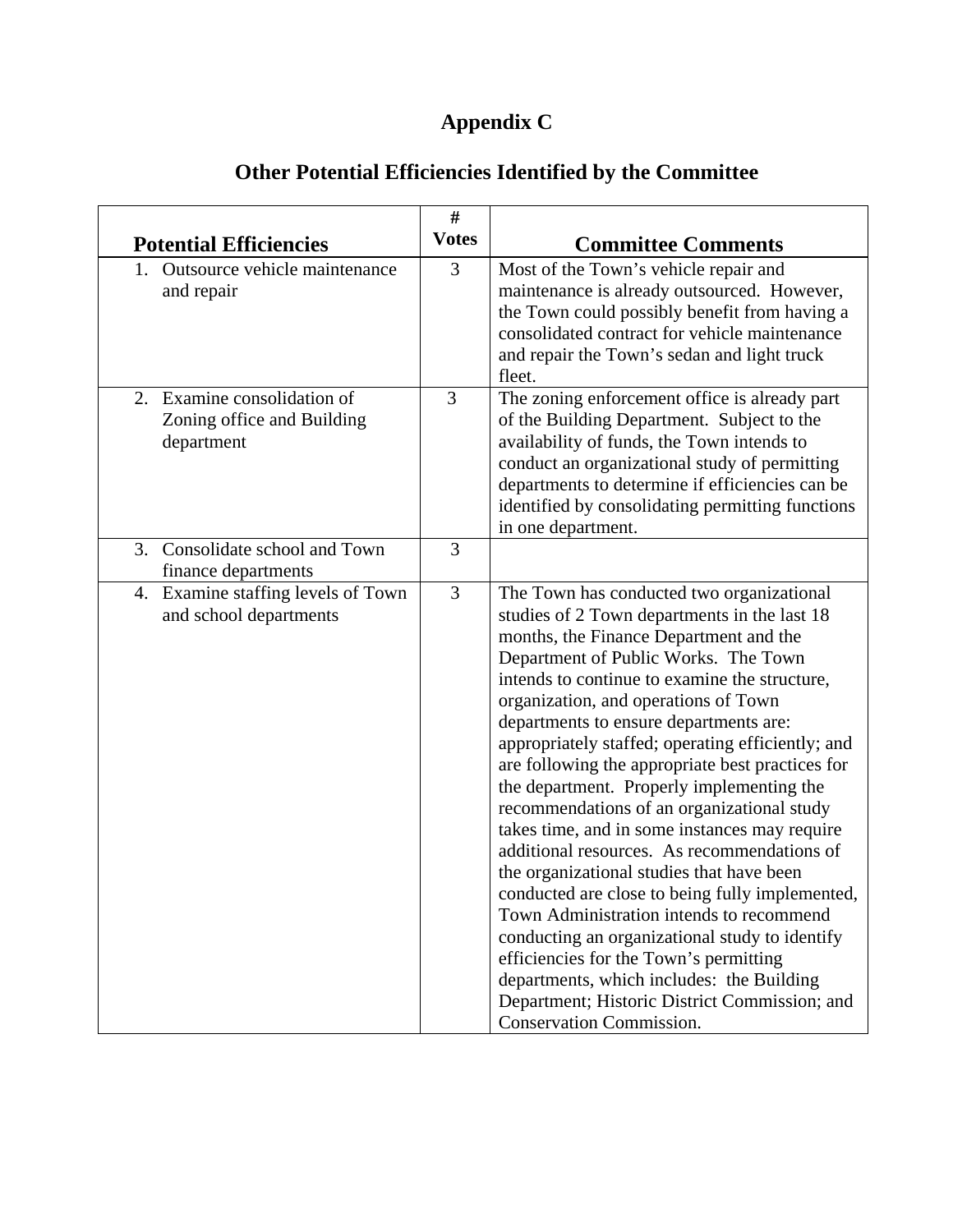| 5. Add positions to increase                        | $\overline{2}$ |                                                                                                                                                                                                                                                                                                                                                                                                                                                                                                                                                                                                                                                                                                                                                                                                                                                                                          |
|-----------------------------------------------------|----------------|------------------------------------------------------------------------------------------------------------------------------------------------------------------------------------------------------------------------------------------------------------------------------------------------------------------------------------------------------------------------------------------------------------------------------------------------------------------------------------------------------------------------------------------------------------------------------------------------------------------------------------------------------------------------------------------------------------------------------------------------------------------------------------------------------------------------------------------------------------------------------------------|
| analysis and reduce consultants                     |                |                                                                                                                                                                                                                                                                                                                                                                                                                                                                                                                                                                                                                                                                                                                                                                                                                                                                                          |
| <b>Examine Human Services for</b><br>6.<br>overlaps | $\overline{2}$ |                                                                                                                                                                                                                                                                                                                                                                                                                                                                                                                                                                                                                                                                                                                                                                                                                                                                                          |
| 7. Examine subsidies to N.R.T.A,                    | $\mathbf{1}$   | The Town does not provide a direct subsidy<br>to the N.R.T.A. However, the Town is<br>assessed by the state for N.R.T.A. This most<br>recent assessment, which is assessed to any<br>Town that is part of a regional transit<br>authority, is \$304,121. The state deducts this<br>assessment from state local aid payments to<br>the Town. The Town does not use locally<br>generated revenues to pay this assessment.<br>Without this assessment, Nantucket would not<br>be able to have a regional transit authority,<br>which means that bus service would no longer<br>be provided.                                                                                                                                                                                                                                                                                                 |
| Create minimum and maximum<br>8.                    | $\mathbf{1}$   | Contained in contracts now; the Town will                                                                                                                                                                                                                                                                                                                                                                                                                                                                                                                                                                                                                                                                                                                                                                                                                                                |
| salary and wage scales                              |                | conduct a wage study in fiscal 2011.                                                                                                                                                                                                                                                                                                                                                                                                                                                                                                                                                                                                                                                                                                                                                                                                                                                     |
| Examine school administration<br>9.                 | $\mathbf{1}$   | Actively being implemented                                                                                                                                                                                                                                                                                                                                                                                                                                                                                                                                                                                                                                                                                                                                                                                                                                                               |
| and structure<br>10. Examine/reduce number of       | $\mathbf{1}$   |                                                                                                                                                                                                                                                                                                                                                                                                                                                                                                                                                                                                                                                                                                                                                                                                                                                                                          |
| drive-home vehicles                                 |                | Of the 118 sedans and light trucks, only 12<br>vehicles are authorized as take-home vehicles.                                                                                                                                                                                                                                                                                                                                                                                                                                                                                                                                                                                                                                                                                                                                                                                            |
|                                                     |                | Three departments have authorization for<br>take-home vehicles: Police Department (7);<br>Fire Department (2); and Department of<br>Public Works (3). All personnel authorized to<br>take-home a Town vehicle are on call 24<br>hours a day, 7 days a week to respond to<br>emergencies. With the exception of the Chief<br>and Deputy Chief for the Police and Fire<br>Departments, Town policy dictates that take-<br>home vehicles may be used only for official<br>Town business. 10 of the 12 vehicles are<br>provided to key personnel to improve<br>response times in case of emergency. The<br>remaining two take-home vehicles are for<br>canine officers, who care for their canines at<br>home, and require specialized vehicles to<br>transport their canines. Eliminating these take<br>home vehicles will effectively eliminate the<br>Police Department's canine program. |
| 11. Examine payments from<br>Enterprise funds       | $\mathbf{1}$   | The Town has had a collaborative relationship<br>with the Water Company and the Airport.<br>The Water Company administers sewer<br>billing for the Town and maintains fire<br>hydrants at no cost to the Town. The Airport<br>serves as mutually aid for the Town's Fire                                                                                                                                                                                                                                                                                                                                                                                                                                                                                                                                                                                                                 |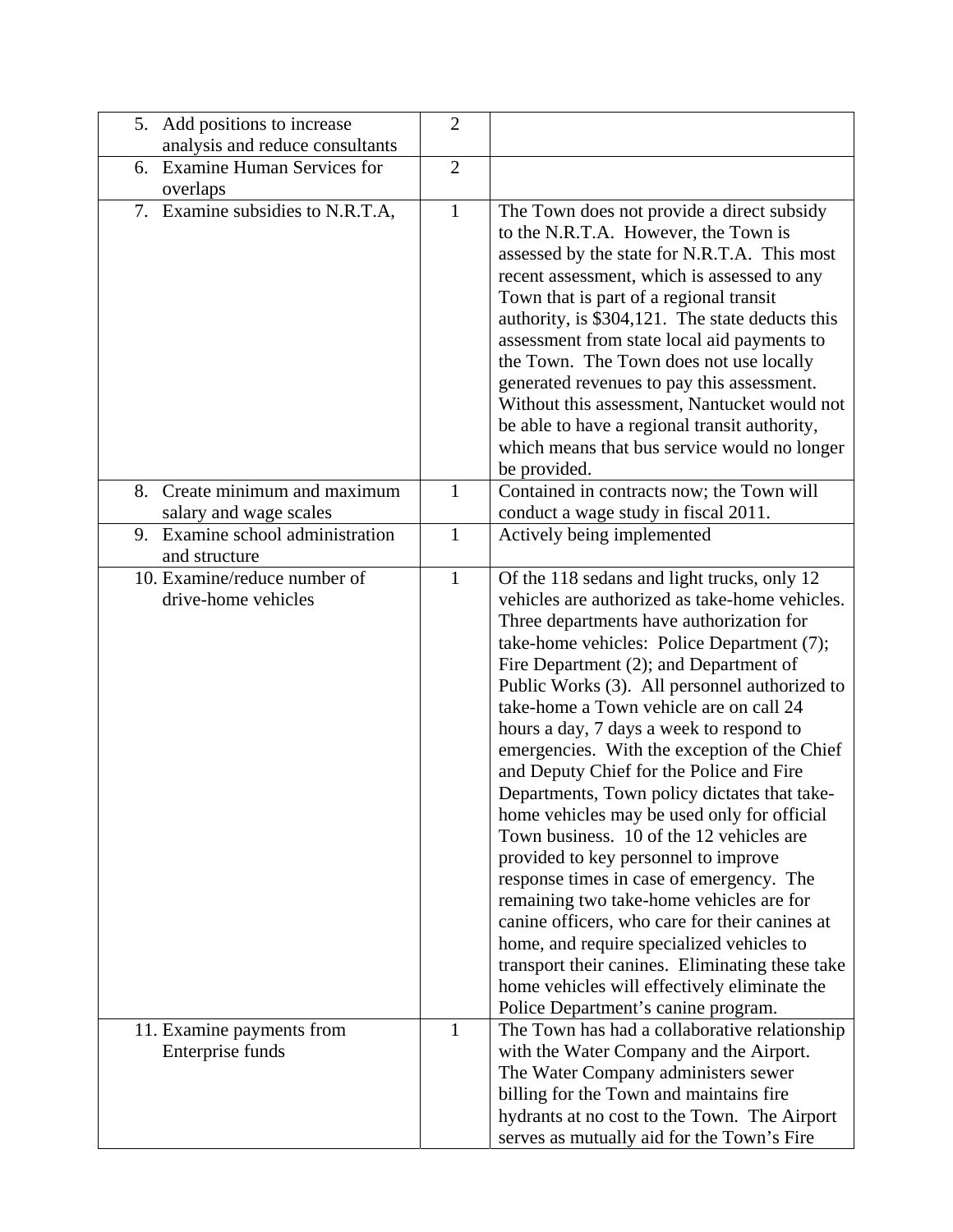|                                  |              | Department, and has purchased heavy              |
|----------------------------------|--------------|--------------------------------------------------|
|                                  |              | equipment for the Fire Department that can be    |
|                                  |              | used to respond to emergencies at the airport    |
|                                  |              | and elsewhere. The Airport has also provided     |
|                                  |              | land to the Park & Recreation Department to      |
|                                  |              |                                                  |
|                                  |              | use for playing fields.                          |
|                                  |              | Over the last year the Town has worked with      |
|                                  |              | the Water Company and the Airport to             |
|                                  |              | develop a mutually agreed upon indirect cost     |
|                                  |              | methodology. Under this methodology,             |
|                                  |              | which is transaction based, the Water            |
|                                  |              | Company and the Airport will provide             |
|                                  |              | payment to the Town for administrative           |
|                                  |              | support the Town provides to these enterprise    |
|                                  |              | funds. The Water Company has accepted this       |
|                                  |              | methodology, and the Airport has accepted        |
|                                  |              | this methodology in concept. However,            |
|                                  |              | approval of the indirect cost methodology is     |
|                                  |              | needed from the Federal Aviation                 |
|                                  |              | Administration.                                  |
| 12. Examine combining Police and | 1            | This effort is underway, and the Town            |
| Fire dispatchers                 |              | expects to implement centralized dispatching     |
|                                  |              | upon completion of the new Public Safety         |
|                                  |              | Facility.                                        |
| 13. Consolidate/outsource beach  | $\mathbf{1}$ | Cleaning is outsourced now                       |
| management                       |              |                                                  |
| 14. Create an environment of     | $\mathbf{1}$ | The Board of Selectmen, as part of its Goals     |
| continuous improvement           |              | & Objectives Process, has adopted the Goal to    |
|                                  |              | Improve Administrative Management. This          |
|                                  |              | Goal is supported by the Town Manager's          |
|                                  |              |                                                  |
|                                  |              | 2009-2010 Management Priority to: Continue       |
|                                  |              | to identify and implement ongoing                |
|                                  |              | efficiencies with municipal organizations and    |
|                                  |              | annotate processes, procedures and policies.     |
|                                  |              | This Management Priority is similar to a 2008    |
|                                  |              | $-2009$ Management Priority to: Continue to      |
|                                  |              | analyze and identify ongoing efficiencies with   |
|                                  |              | municipal organizations and functions.           |
|                                  |              |                                                  |
|                                  |              | The Town Manager has established these           |
|                                  |              | Management Priorities in an effort to create     |
|                                  |              | an environment of continuous improvement.        |
|                                  |              | In order for this effort to be successful, it is |
|                                  |              | important for continuous improvement to be       |
|                                  |              | emphasized in all facets of Town government.     |
| 15. Remove all management        | 1            |                                                  |
| personnel from bargaining units  |              |                                                  |
| 16. Outsource school and Town    |              |                                                  |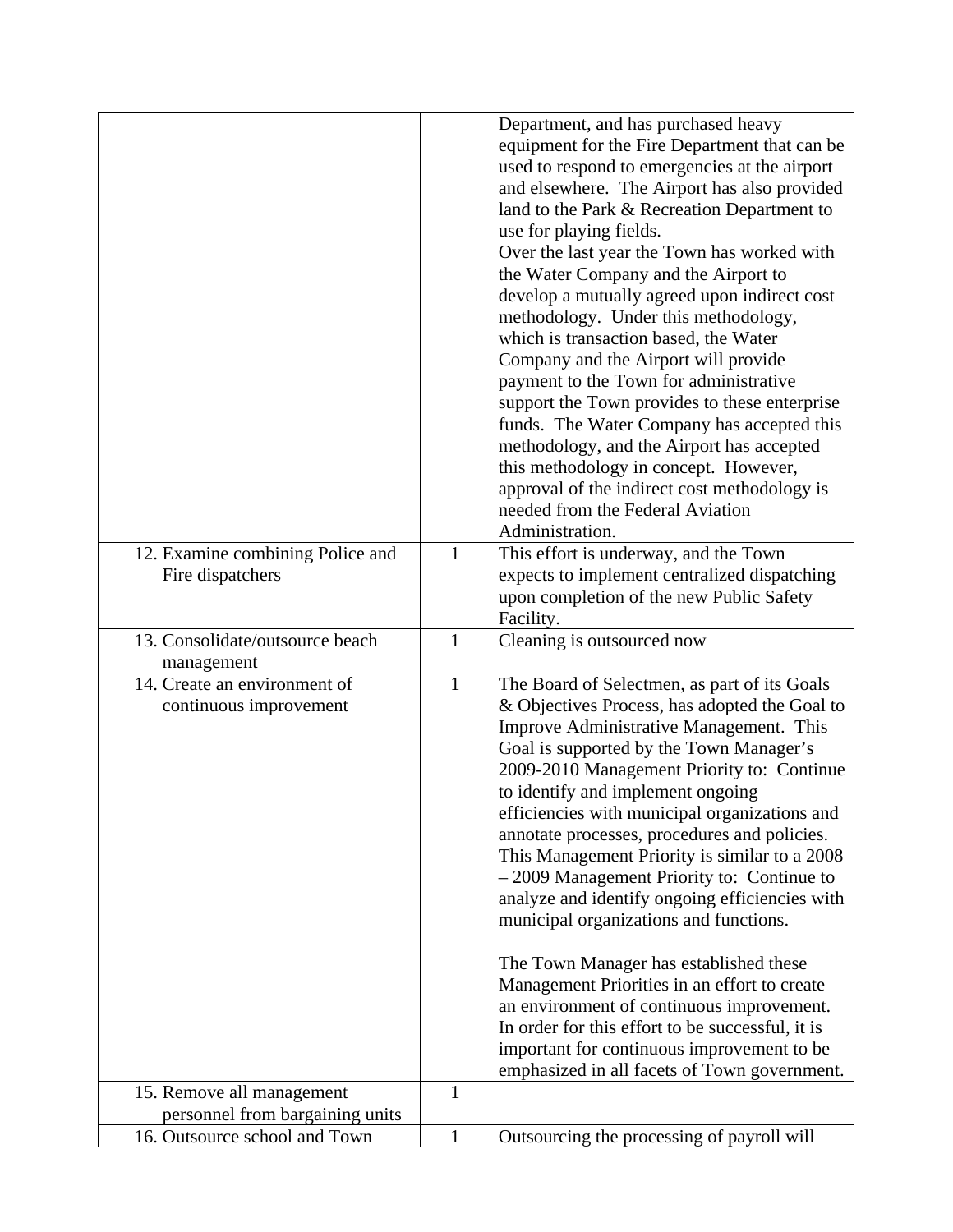| payroll processing                                           |                  | still require having a Town employee<br>dedicated to collecting payroll information<br>and providing the information to the vendor to<br>process payroll. The additional cost of paying<br>a vendor to process the Town payroll, in<br>conjunction with the fact that staff will still<br>need to collect payroll information, suggests<br>that little if any efficiency will be achieved<br>through outsourcing the Town's payroll.                                                                                                                                                                                                                                                      |
|--------------------------------------------------------------|------------------|-------------------------------------------------------------------------------------------------------------------------------------------------------------------------------------------------------------------------------------------------------------------------------------------------------------------------------------------------------------------------------------------------------------------------------------------------------------------------------------------------------------------------------------------------------------------------------------------------------------------------------------------------------------------------------------------|
| 17. Centralize purchasing of all<br>departments              | $\overline{0}$   | This effort is already underway. Beginning in<br>August of 2009, the Town will phase in<br>centralized purchasing for all Town<br>departments. Centralized purchasing is<br>scheduled to be fully implemented for all<br>Town departments by October of 2009.<br>Centralized purchasing will not include the<br>Airport or the Schools, which could consider<br>participating in the Town's centralized<br>purchasing program in the future.                                                                                                                                                                                                                                              |
| 18. Outsource school maintenance                             | $\overline{0}$   |                                                                                                                                                                                                                                                                                                                                                                                                                                                                                                                                                                                                                                                                                           |
| 19. Focus on all Town stakeholders                           | $\overline{0}$   |                                                                                                                                                                                                                                                                                                                                                                                                                                                                                                                                                                                                                                                                                           |
| 20. Outsource certain functions to<br>non-profits and others | $\overline{0}$   |                                                                                                                                                                                                                                                                                                                                                                                                                                                                                                                                                                                                                                                                                           |
| 21. Charge for Medflight support                             | $\overline{0}$   |                                                                                                                                                                                                                                                                                                                                                                                                                                                                                                                                                                                                                                                                                           |
| 22. Privatize ambulance service                              | $\boldsymbol{0}$ |                                                                                                                                                                                                                                                                                                                                                                                                                                                                                                                                                                                                                                                                                           |
| 23. Eliminate/reduce number of<br>Town cell phones           | $\overline{0}$   | Cell phones are a useful tool for departments<br>that frequently conduct business out of the<br>office. Providing centralized management of<br>cell phones, rather than having departments<br>individually manage cell phone usage, could<br>result in an efficiency.                                                                                                                                                                                                                                                                                                                                                                                                                     |
| 24. Negotiate bi-weekly or monthly<br>pay periods            | $\boldsymbol{0}$ | This effort is underway. The Town has<br>negotiated bi-weekly pay with the Police<br>Union, and the Laborer's Union has agreed to<br>switch to a bi-weekly pay period when it is<br>ready to be implemented Town-wide. A bi-<br>weekly pay period will be implemented for<br>contractual employees this fall. The Town<br>needs to reach agreement with the DPW<br>union, SEIU and the Fire Union to fully<br>implement a bi-weekly pay period. The<br>Town will seek to reach agreement with these<br>unions on bi-weekly pay during contract<br>negotiations with these unions.<br>The Town has also implemented direct<br>deposit, which is more efficient than issuing a<br>paycheck. |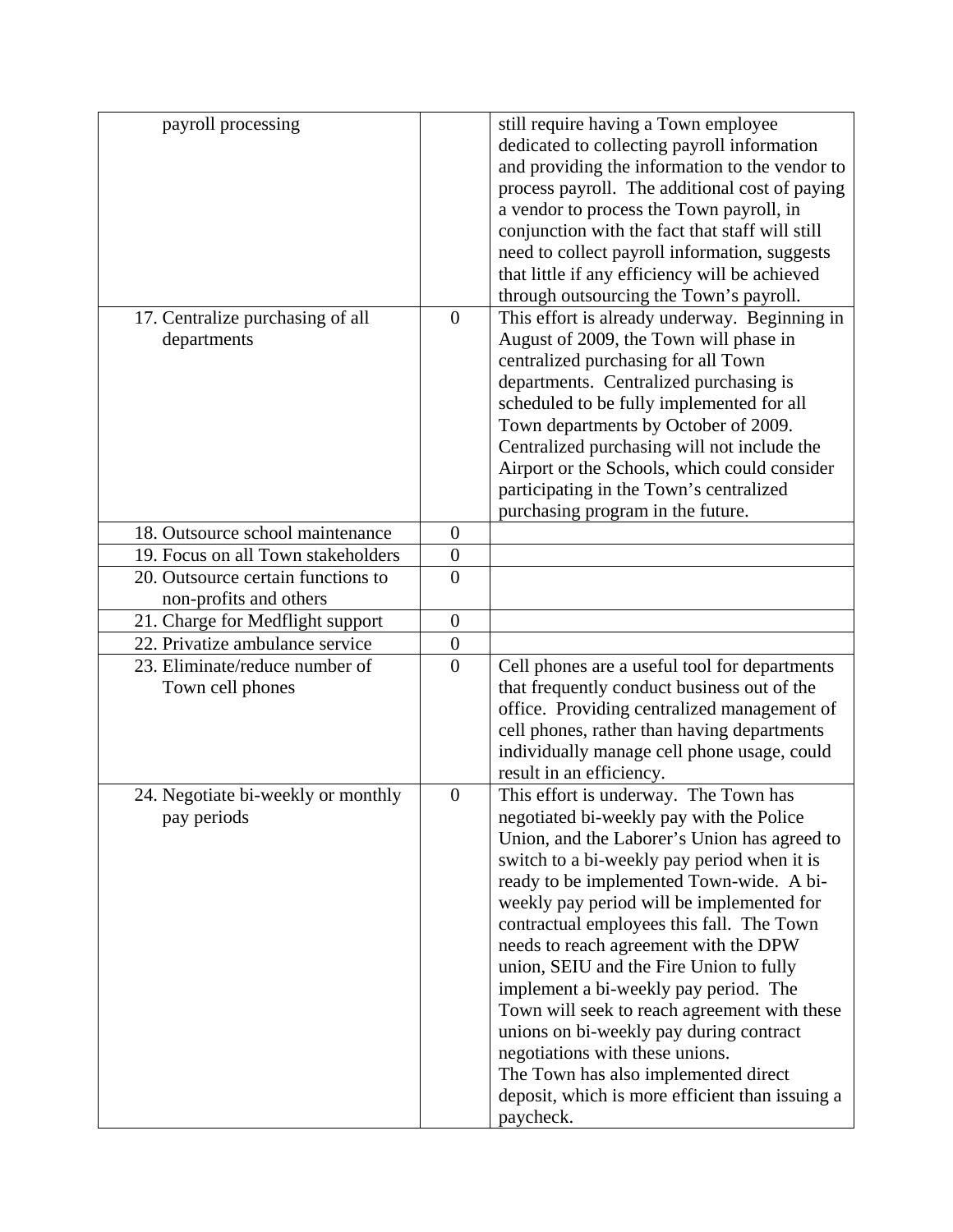#### **APPENDIX D**

## **Cost Savings Suggestions from Town Employees**

- 1. Reduce number of Town employees by 10%, through attrition, except in areas of public safety.
- 2. Have Town employees contribute more to health insurance premiums.
- 3. Replace Town vehicles less frequently.
- 4. Reduce vehicle fuel consumption by 10%.
- 5. Cancel newspaper & magazine subscriptions.
- 6. Sell Town-owned property 19 Masaquet Ave. (Map 80, parcel 140) 2.2 acres; was bought for NHA to use for affordable housing. Too many units in that area.
- 7. Have those who are issued "community service" tasks by the courts assist DPW in keeping downtown clean.
- 8. Do an energy audit of all buildings; turn down heat; lower hot water temperature.
- 9. Shift some offices to a 4 day week. (Many variations of this and other suggestions to reduce pay/hours worked)
- 10. Have title searches done locally, not by Boston lawyers.
- 11. Review boards and commissions to possibly reduce the frequency of meetings.
- 12. Use recorders for official minutes; eliminate paper copies of minutes.
- 13. Cut all travel for commuting employees since the Town has already paid for them to have home offices.
- 14. There is more than \$2,800,000 in outstanding from tax title properties; be more aggressive in collecting it. (List of delinquent properties, with owners' names was attached)
- 15. Have DPW mow grass at Town building parking lot a landscaper does it now.
- 16. Hire a full-time attorney to handle most Town business; hire specialists when needed.
- 17. Renegotiate the Waste Options contract.
- 18. Charge Town employees for B,M,D certificates (they have been getting them free)
- 19. Partner with NHS work-study program to get interns to do office work (scan documents, enter data, etc).
- 20. Place a video camera facing the Fire Department gas pumps; file charges for unauthorized use.
- 21. Conduct an anonymous survey of all teaching staff Based on your experience over the past 12 months, which position(s) could be eliminated without impairing your ability to perform your job effectively? Rank your choices.
- 22. Cut \$20,000 from 015231/53100 ACDC budget line. Old money not used for staffing anymore.
- 23. Have a one year moratorium on professional development.
- 24. Raise rental car medallion fee to \$100 for MA registered vehicles; \$200 for out-of-state.
- 25. Charge for street/sidewalk blocking permits.
- 26. Many additional suggestions for raising existing fees or instituting new ones.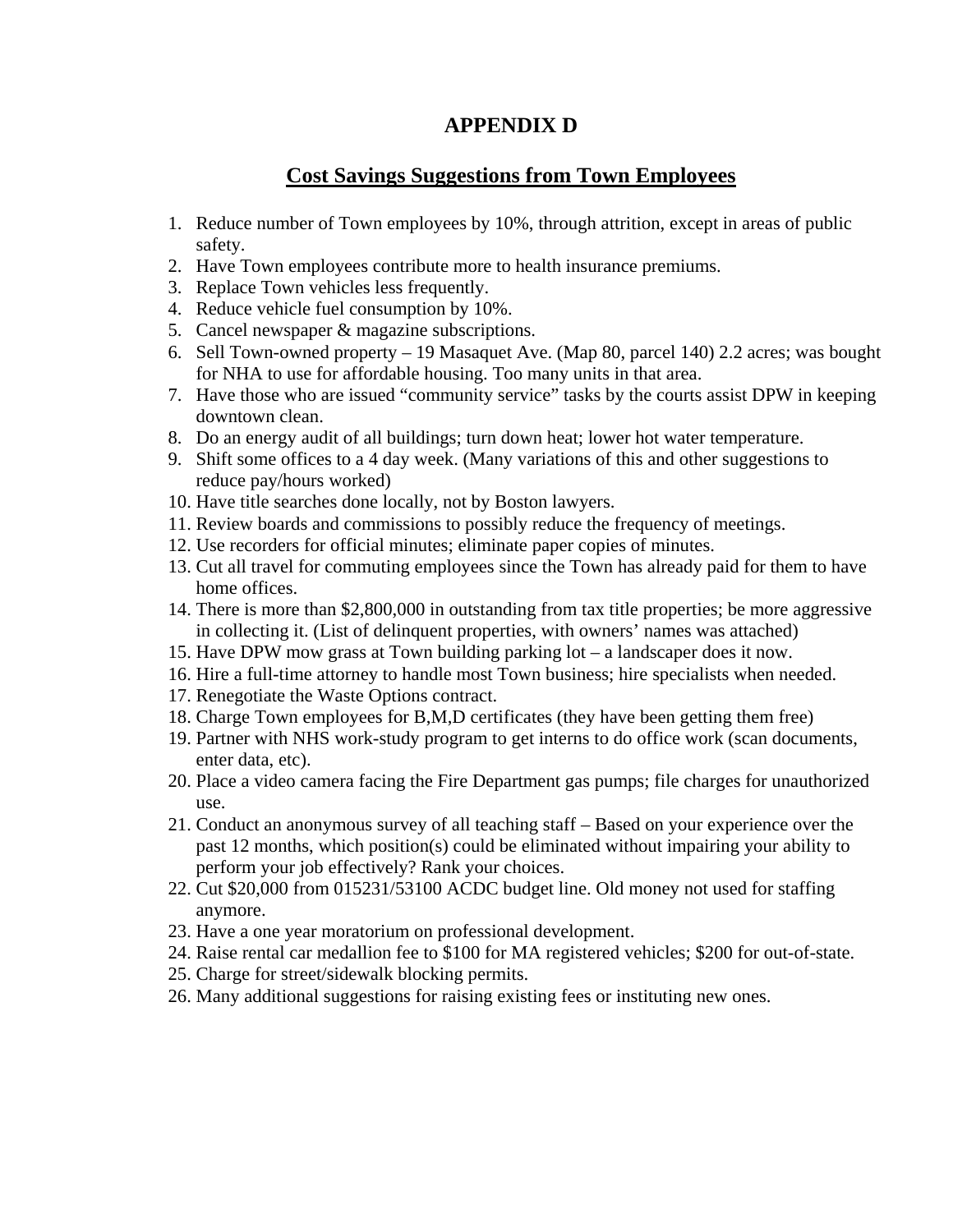# **Appendix E**

# **Simulated Financial Crisis Exercise**

#### **Background**

Military simulations, also known as [war games](http://en.wikipedia.org/wiki/Military_exercise), are [simulations](http://en.wikipedia.org/wiki/Simulation) in which theories of warfare can be tested and refined without the need for actual hostilities. They have evolved over the centuries, are a useful way to develop [tactical](http://en.wikipedia.org/wiki/Military_tactics) and strategic solutions to defined problems, and provide useful experience to the participants. This exercise borrows the simulation concept and applies it to a financial situation the Town might face in the future.

#### **Situation**

The following situation cannot be challenged or modified by the participants, but must be accepted and used as the "tactical" situation for the exercise:

*Time: February, 2010* 

*BOS position: There are efficiencies and cost reductions that can and should be made to balance the budget. The board recently voted not to recommend an override.* 

*FinCom position: We concur in the B.O.S. position not to recommend an override to ATM.* 

*Recent I&M survey results: 76% of the voters do not favor an override or an increase in fees or taxes.* 

#### **Exercise Problem**

A \$3,000,000 gap between revenues and expenses for FY 2011 has been projected and you have been asked as a knowledgeable, but independent, observer to recommend steps to balance the budget using a combination of:

- a) elimination/reduction of non-essential Town services;
- b) greater efficiencies in Town functions;
- c) cost reductions; and
- d) force reductions.

#### **Financial data**

The following estimates for FY 2011 are *entirely fictitious* and have been created for *exercise purposes only*. The services, efficiencies and cost reductions, listed in this exercise, however, have been taken from the earlier work of the AHFC.

| <b>Reduction of Non-Essential Services</b> | FY 2011 Savings |
|--------------------------------------------|-----------------|
| Fire prevention programs                   | \$100,000       |
| Beach management                           | \$50,000        |
| Shellfish propagation                      | \$100,000       |
| Tree maintenance                           | \$50,000        |
| A.C.D.C.                                   | \$200,000       |
| Geriatric psychiatry services              | \$50,000        |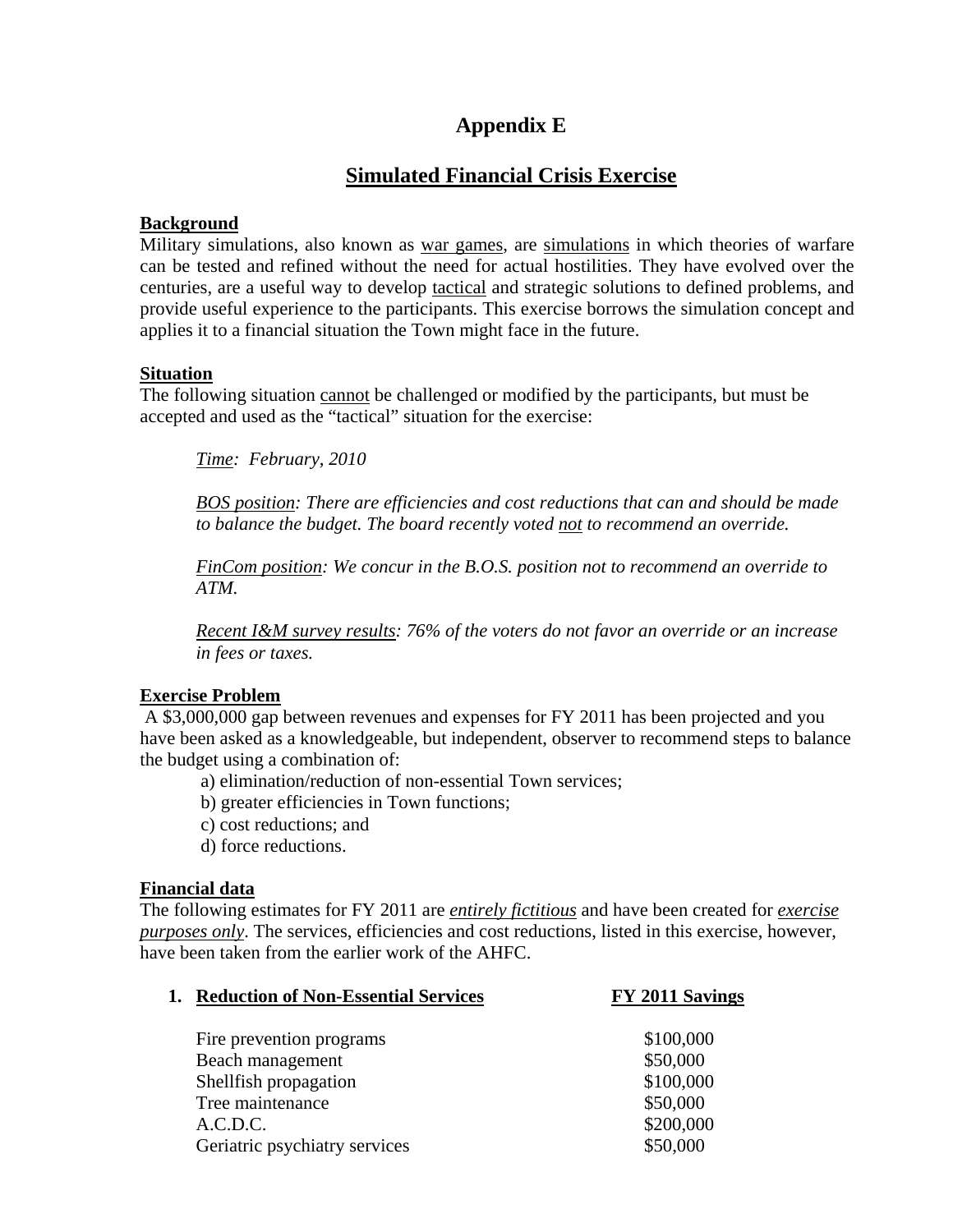|    | 2. Greater Efficiencies                                                                 | <b>FY 2011 Savings</b> |
|----|-----------------------------------------------------------------------------------------|------------------------|
|    | Outsource Town mowing, snowplowing, etc.                                                | \$50,000               |
|    | Consolidate P&R, Community school, pool                                                 | \$300,000              |
|    | Reduce legal service costs                                                              | \$150,000              |
|    | <b>Restructure Visitors Services</b>                                                    | \$100,000              |
|    | Half-day kindergarten elimination                                                       | \$300,000              |
|    | Consolidate Town/school finance departments                                             | \$100,000              |
|    | 3. Spending Reductions/Savings                                                          |                        |
|    | Charge for MedFlight support                                                            | \$75,000               |
|    | Increase ratio of pupils/teachers                                                       | \$400,000              |
|    | Outsource maintenance/grounds at school                                                 | \$100,000              |
|    | <b>Consolidate Human Services functions</b>                                             | \$100,000              |
|    | Increase personal health care contributions by 10%                                      | \$400,000              |
|    | Move ATM to a single 8 hour day                                                         | \$25,000               |
|    | Suspend sidewalk maintenance for 12 months                                              | \$25,000               |
|    | Suspend pond openings for 12 months                                                     | \$25,000               |
|    | Reduce pupil services                                                                   | \$50,000               |
| 4. | <b>Force Reductions</b>                                                                 |                        |
|    | Average annual savings (including benefits)<br>for each individual removed from Town or |                        |
|    | school payroll                                                                          | \$75,000               |

#### **Required Exercise**

Using only the above information, please prepare an itemized list of the specific steps you recommend to the Town administration to balance the FY2011 budget. Please keep in mind that the total of all your recommendations must total \$3,000,000.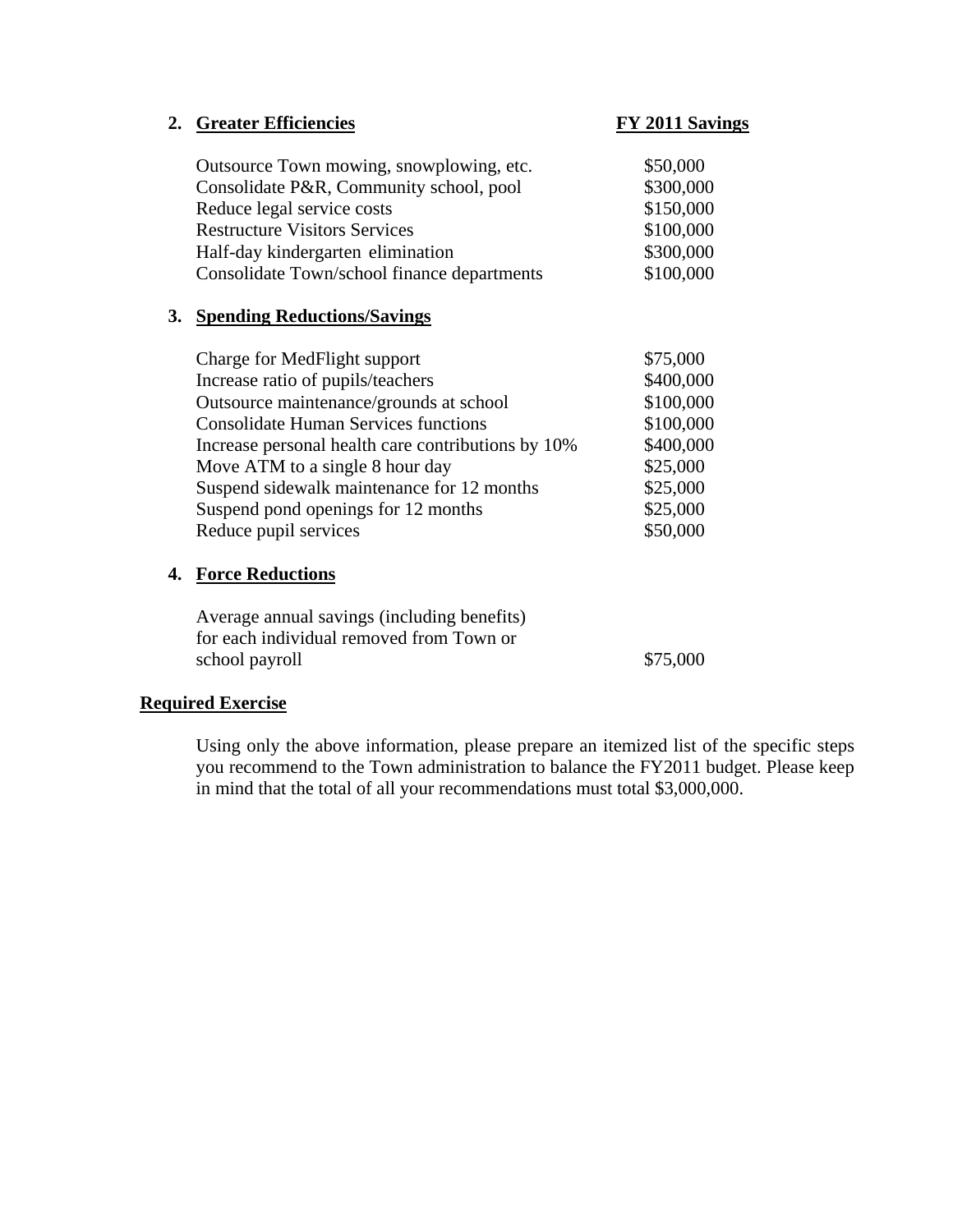## **APPENDIX F**

#### **Other Cost Reduction Ideas Considered**

- 1. Buy out employees on a case-by-case basis and replace with new hires at lower salaries.
- 2. Move Annual Town Meeting to a single day, Saturday.
- 3. Reduce number of drive-home vehicles.
- 4. Reduce number of cell phones.
- 5. Reduce non-emergency departments by 20%, i.e. building, marine, DPW.
- 6. Renegotiate union contracts.
- 7. Institute 20% co-pay on employee health plans.
- 8. Institute a defined contribution plan for retirement, if not already in place.
- 9. Reduce the number of Police department summer specials.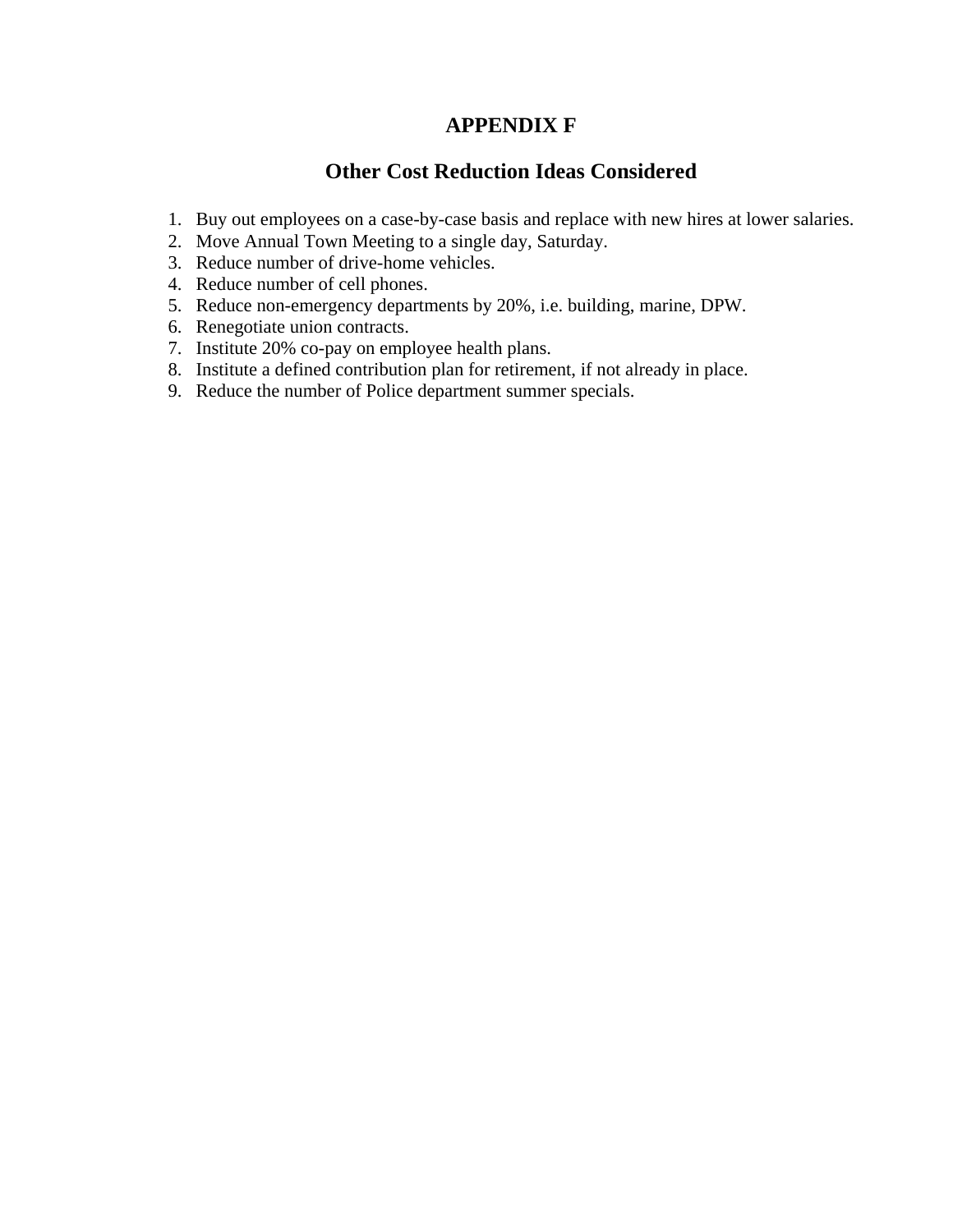## **APPENDIX G**

## **Other Suggestions to Increase Town Revenues**

- 1. Eliminate Town/school employee discounts for municipal services and facilities. *(All discounts have been eliminated except for reduced fees at the community school)*
- 2. Examine an operations override at ATM to close the budget gap. *(This is always an option)*
- 3. Institute a bicycle sticker program for all visitors bringing bikes to the island.
- 4. Institute a rental bicycle and/or moped medallion fee.
- 5. Examine payments in lieu of taxes by organizations exempt from taxes.
- 6. Increase residential exemptions above 20%, the limit set by legislation.
- 7. Examine a surcharge on all food and vehicle fuels with revenue to go to Town.
- 8. Submit legislation to redirect Land Bank revenues to municipal purposes.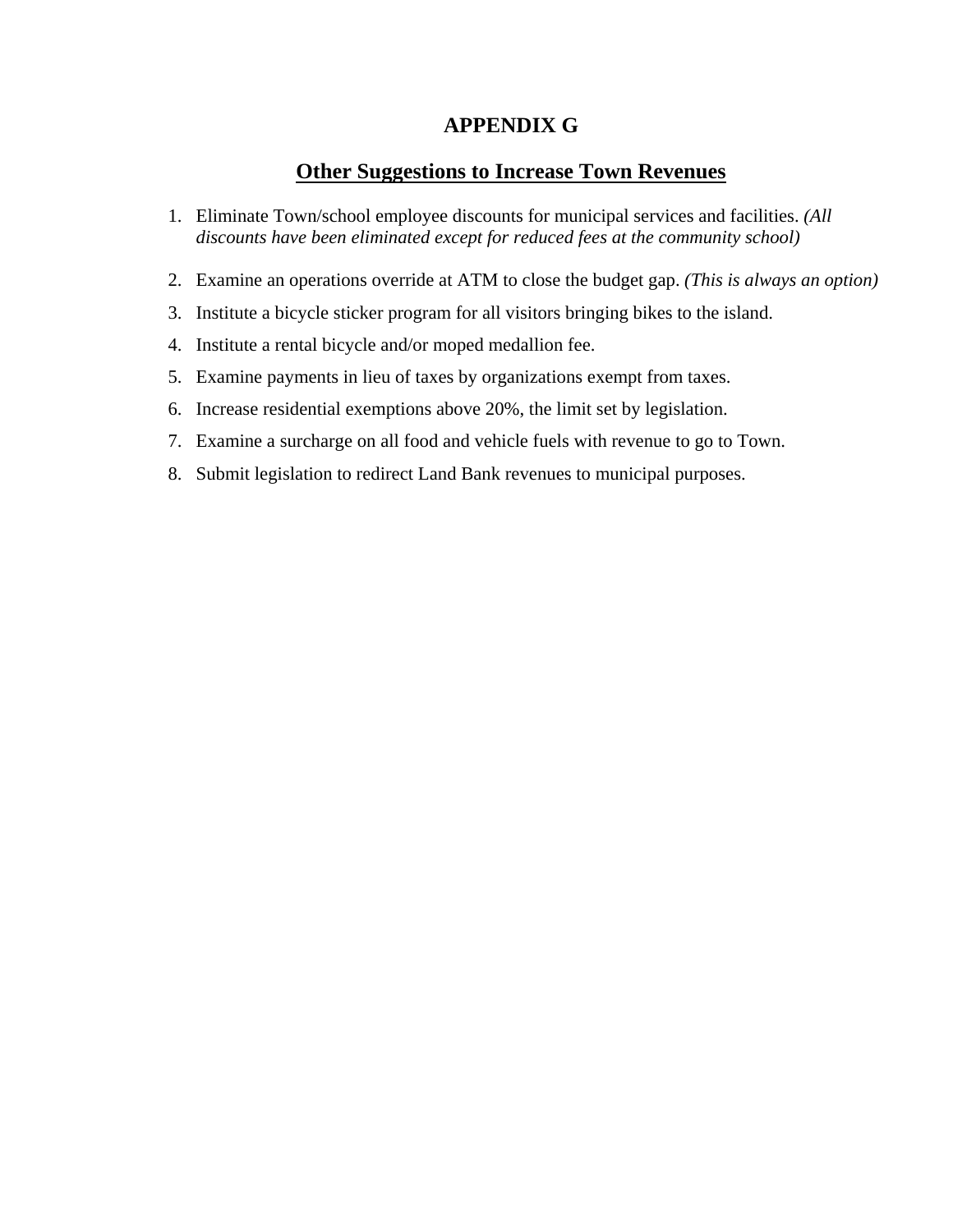## **APPENDIX H**

# **General Themes Expressed by the Public at Meetings Concerning the Draft Report**

## **1. Tuesday, September 29th**

- ¾ **Proposition 2 ½ Override** The voters should be provided the opportunity to consider a Proposition 2 1/2 override. Nantucket has a low property tax rate, and the property tax bills for Nantucket are extremely low. If an override is presented, then consideration should be given to seeking legislation to increase the Town's residential exemption.
- ¾ **Potential Cost Savings at Schools** The Elementary school is under state corrective action and reducing full day kindergarten and increasing class sizes could jeopardize the school's efforts to get out of corrective action. Further, reducing all day kindergarten goes against a national trend of requiring all day kindergarten. Reducing kindergarten from all day to half day would be a step backwards for the Town's educational system.
- ¾ **Solid Waste Enterprise Fund** The deficit in this fund needs to be solved The Town has done a good job in addressing its budgetary problems, but the problem with the SWEF cannot be solved by the School and the Town.
- ¾ **Value of Services** The value of services, not just the cost, needs to be considered. People help make Nantucket a great community and that includes the people who work for the Town and the services that are provided. We are all in this together. The "us vs. them" mentality needs to be overcome. Town and School employees are members of the community and tax payers
- ¾ **Job Losses** Jobs are a leading economic indicator, and cutting jobs will not help Nantucket's current economic situation.

# **2. Thursday, October 1st**

- ¾ **In-sourcing** Rather than contracting out for a number of different maintenance services, it may be more cost effective to have Town departments and the School work together to collectively provide maintenance services. This could mean better communication and coordination, or consolidation of functions for the School, DPW, and Parks & Recreation. Such an approach could realize efficiencies with labor and equipment. Could there be a Town yard or general store to reduce material costs for the Town? John Smith, who is a foreman for the DPW, recently took the initiative to negotiate a commercial rate for the Town with Marine Home center. The Town will be eligible for a commercial discount of 7%.
- ¾ **Measuring Public Opinion** How can we better engage people in the process? It would be helpful to get more feedback from the citizenry on its thoughts about service reductions, tax increases, or a combination of both.
- ¾ **Taxes vs. Fees** If new revenue is considered for the SWEF should that revenue be generated from property taxes or fees? Property taxes will have less of an impact on year round residents because it is spread across the tax base, while fee increases will impact the year-round resident more.